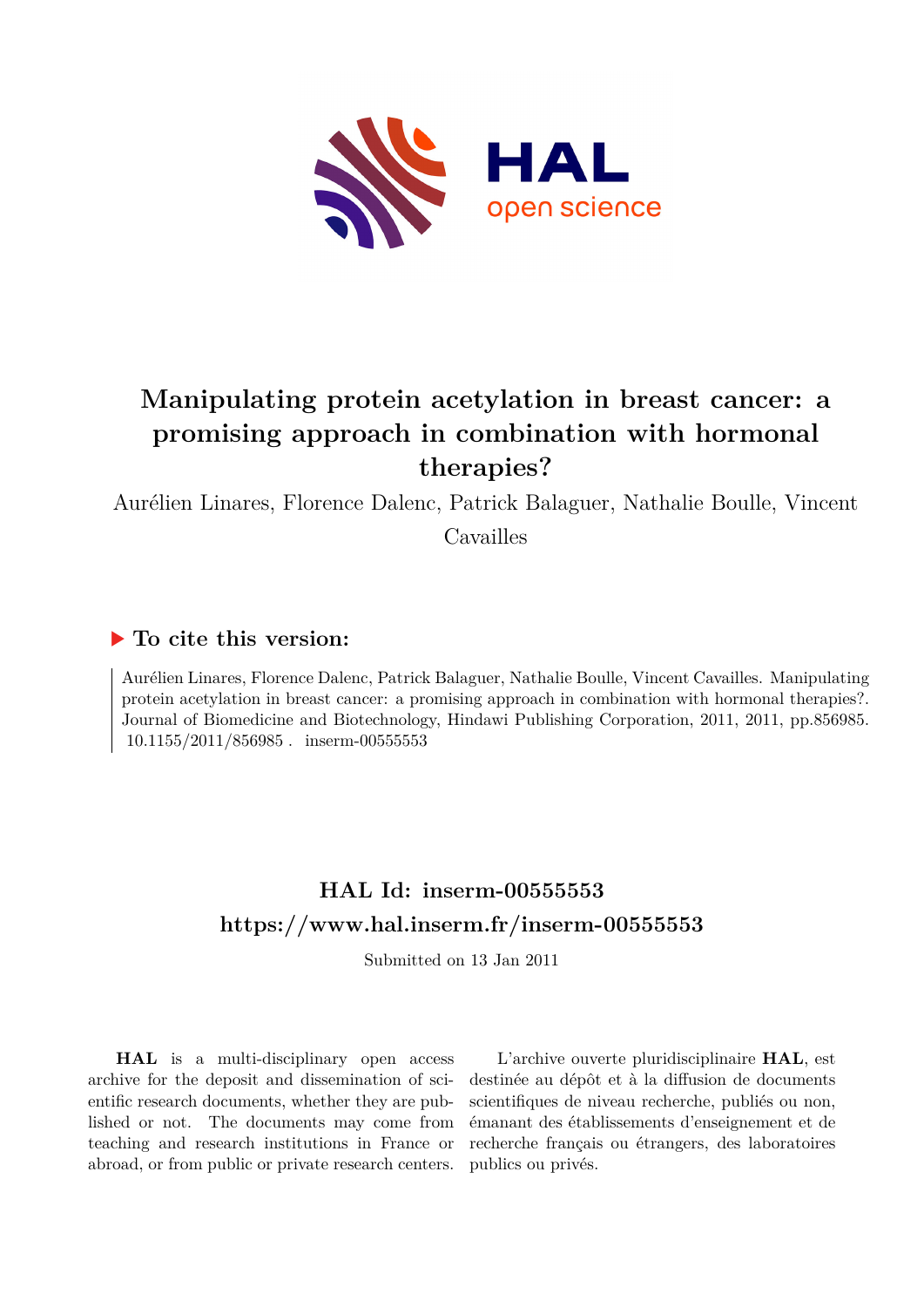### *Review Article*

## **Manipulating Protein Acetylation in Breast Cancer: A Promising Approach in Combination with Hormonal Therapies?**

#### **Aurelien Linares, ´ <sup>1</sup> Florence Dalenc,2 Patrick Balaguer,1 Nathalie Boulle,3 and Vincent Cavailles1**

<sup>1</sup> IRCM, Institut de Recherche en Cancérologie de Montpellier, INSERM, U896, Université Montpellier1,

*CRLC Val d'Aurelle Paul Lamarque, Montpellier, 34298, France*

*2CRLC Claudius Regaud, 31052 Toulouse Cedex, France*

*<sup>3</sup> Laboratoire de Biologie Cellulaire et Hormonale, CHRU Arnaud de Villeneuve, 34090 Montpellier, France*

Correspondence should be addressed to Vincent Cavailles, vincent.cavailles@inserm.fr

Received 13 July 2010; Accepted 3 November 2010

Academic Editor: Minoru Yoshida

Copyright © 2011 Aurelien Linares et al. This is an open access article distributed under the Creative Commons Attribution ´ License, which permits unrestricted use, distribution, and reproduction in any medium, provided the original work is properly cited.

Estrogens play an essential role in the normal physiology of the breast as well as in mammary tumorigenesis. Their effects are mediated by two nuclear estrogen receptors, ER*α* and *β*, which regulate transcription of specific genes by interacting with multiprotein complexes, including histone deacetylases (HDACs). During the past few years, HDACs have raised great interest as therapeutic targets in the field of cancer therapy. In breast cancer, several experimental arguments suggest that HDACs are involved at multiple levels in mammary tumorigenesis: their expression is deregulated in breast tumors; they interfere with ER signaling in intricate ways, restoring hormone sensitivity in models of estrogen resistance, and they clinically represent new potential targets for HDACs inhibitors (HDIs) in combination with hormonal therapies. In this paper, we will describe these different aspects and underline the clinical interest of HDIs in the context of breast cancer resistance to hormone therapies (HTs).

#### **1. Introduction**

*1.1. Breast Cancer and Hormonal Therapies.* Breast cancer is the most common malignancy and the second most common cause of cancer-related death amongst women in France, Western Europe and North America. About 70% to 80% of infiltrating breast carcinoma are estrogen receptor alpha (ER*α*) positive, thus offering clinicians the opportunity of hormonal therapies (HTs) in adjuvant and/or metastatic situation. Modulation of estrogen signaling pathways using antiestrogens (such as Tamoxifen or Fulvestrant) or more recently aromatase inhibitors (such as Exemestane, Letrozole, or Anastrozole) was indeed one of the first recognized targeted therapies and is currently the first-line treatment for ER*α* positive tumors [1]. The effectiveness of HTs is directly linked to the expression and functionality of ER*α*. Several retrospective studies and clinical trials have demonstrated that tumors expressing both ER*α* and progesterone receptor (PR) respond significantly better to HTs than those with

low receptor expression [2, 3]. Among patients who have a tumor expressing both ER*α* and PR, a benefit from HTs is seen in about 60% of cases, but the initial response is often not durable, since tumors become resistant to hormonal manipulation, leading to an "endocrine-resistant disease". Moreover, patients with breast carcinoma lacking ER*α* (ER*α* negative) will not benefit from these therapies, as the expected efficiency of HTs in this situation is less than 10%.

Definition of the specific genetic lesions and molecular processes that determine clinical endocrine resistance is still incomplete. Candidate molecular pathways of intrinsic and acquired resistance to HTs emphasize the importance of signaling networks which control cell proliferation (e.g*.,* acting *via* epidermal growth factor receptor type 2 (HER2) or insulin-like growth factor-1 receptor (IGF-1R)) or survival (through molecules such as Bad or Bcl-2) [4, 5]. In addition, polymorphisms in metabolizing enzymes such as the hepatic drug-metabolizing cytochrome P450 2D6 (CYP2D6) may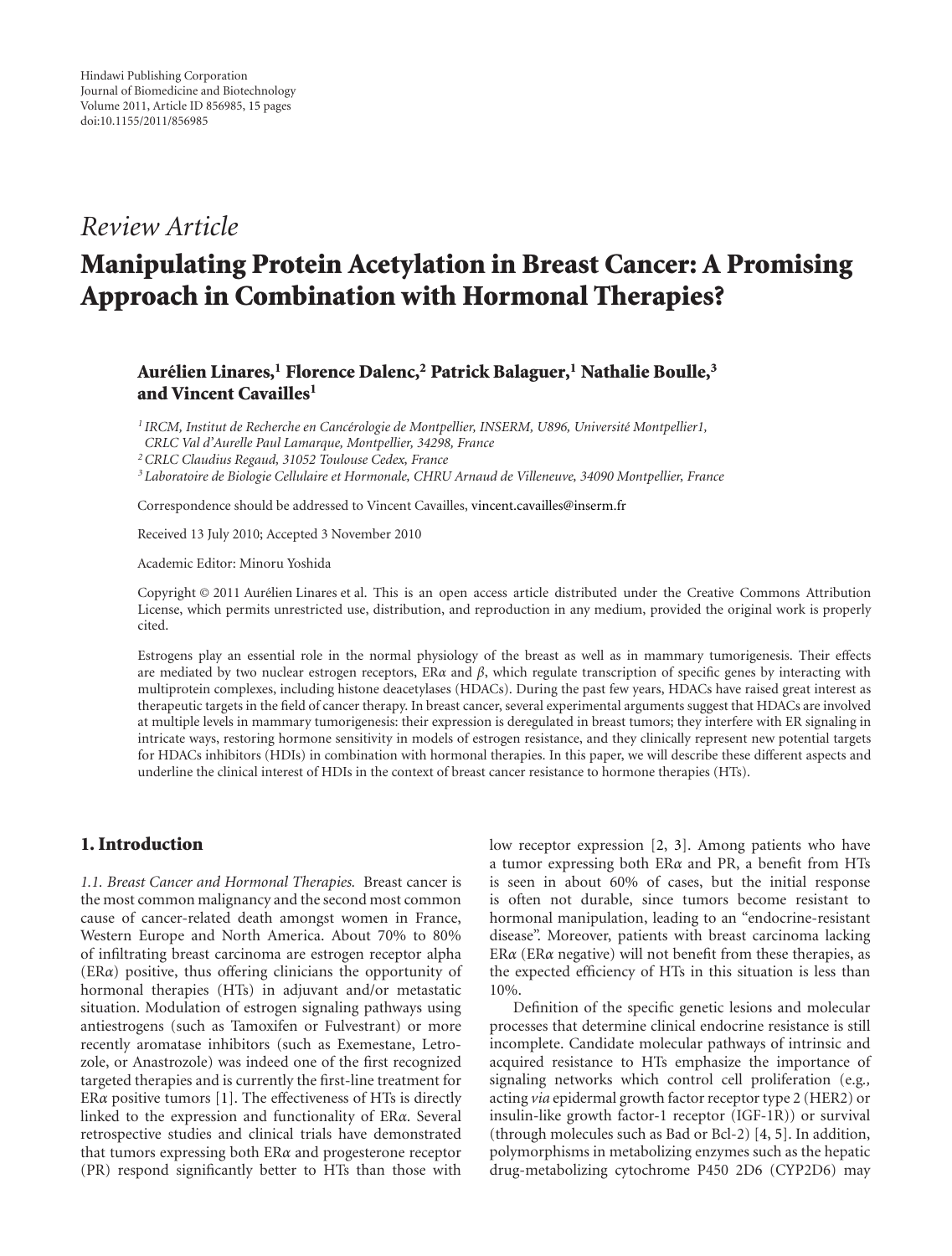reduce the therapeutic benefit from tamoxifen (for a review, see [6]). Today, the main challenges in mammary cancer research are thus the development of more specific biomarkers to predict response or resistance to hormonal therapy and the development of new combined targeted therapies of hormone therapy-insensitive or therapy-resistant tumors.

*1.2. Nuclear ER Signaling.* Estrogens, like many other hormones, elicit numerous biological responses. They play a major role in the development and maintenance of the female reproductive tract (including the mammary glands) and are also involved in breast tumorigenesis. They act on target tissues through binding to two ER isoforms (ER*α* and ER*β*), which are members of the nuclear hormone receptor (NR) superfamily [7]. Upon interaction with ERs, estrogens induce a conformational change, which favors receptor dimerization and recruitment to promoter elements either directly through their DNA-binding domain or indirectly through interaction with other transcription factors. ER complexes then recruit transcriptional coregulators (coactivators and corepressors) to increase or inhibit target gene transcription [7]. In most cases, transcriptional cofactors are recruited as multiprotein complexes that could act either sequentially or simultaneously, depending on the considered gene. Many transcriptional coregulators of NRs exhibit enzymatic activities that participate in their mechanism of action. For example, several coactivators—CBP/p300, pCAF, SRC-1, and SRC-3—are acetyltransferases that are able to modify various lysine residues located in the amino terminal tails of histones. Conversely, inhibitory complexes associated with corepressors, contain histone deacetylases (HDACs) whose activity counteracts that of acetyltransferases (HATs). Some other enzymatic activities—including kinases or methyltransferases—displayed by coregulators are also able to modify histone lysines, arginines, or serines. All these posttranslational modifications interfere with each other and represent signals that enable binding of proteins involved in the transcriptional control of gene expression. From a clinical point of view, transcription therapies targeting pathological epigenetic modifications are very promising approaches to improve cancer treatment (see below).

#### **2. Histone Deacetylases and Inhibitors**

*2.1. Acetylation of Chromatin and Nonchromatin Proteins.* Acetylation and deacetylation of the *ε*-amino group of Lys residue (N*<sup>ε</sup>* ) is a reversible reaction catalysed by the opposing actions of Lys acetyltransferases and Lys deacetylases. This modification, also described in bacteria, has been first extensively studied in the context of chromatin and histone modifications. As noted above, acetylation and deacetylation of the N-terminal tails of histones contribute to the "histone code" which defines part of the epigenetic landscape involved in the regulation of gene expression. It is now known that in addition to histones and transcription factors, N*<sup>ε</sup>* -acetylation target numerous other proteins, such as proteins involved in cell signaling, DNA repair, metabolism, apoptosis, cytoskeleton, and protein folding (see also Section 5 of this paper). N acetyl Lysine may serve as a docking structure for bromodomain, a protein domain that has the ability to recognize acetyl-lysine motifs. N*<sup>ε</sup>* -acetylation may either enhance or decrease the function of the protein targeted, depending on the presence of other posttranslational modifications on the protein (such as phosphorylation and methylation) and the effects of N*<sup>ε</sup>* -acetylation on protein/protein interactions [8].

Although both enzymes are involved in the modulation of protein acetylation, HDACs have been extensively studied as therapeutic targets, in particular in the context of cancer, while few studies have been performed on the clinical benefits of regulating HATs.

*2.2. The HDAC Family.* Up to now, eighteen human HDACs have been identified. They are divided into 4 families according to sequence homologies: class I (HDAC1, -2, -3, and -8) and class II (HDAC4, -5, -6, -7, -9, and -10) are homologous to the yeast histone deacetylases Rpd3 and Hda1, respectively, and share some degree of sequence homology. Class IV HDAC11 has been discovered more recently and shows similarities to both yeast Rpd3 and Hda1. Class I, II, and IV enzymes present a zinc ion-dependent catalytic domain. By contrast, class III enzymes (called sirtuins) are homologous to the yeast protein Sir2 and use NAD as a cofactor [9].

In the past few years, the crystal structure of the catalytic domain of human class I HDAC8 and class II HDAC4 and HDAC7 has been elucidated and several knockout mice targeting various HDACs have been generated, thus providing insights into their structure and physiological functions [10– 13]. The diversity of HDACs suggests differential roles for the various classes of enzymes depending on tissues or cell lines. Accordingly, HDACs have been linked to cell cycle and proliferation and to the differentiation of various tissues. In addition to these physiological roles, the HDAC family has been involved in the physiopathology of human diseases including cancer. Fusion proteins containing HDACs complexes as well as deregulation of protein acetylation and/ or HDACs expression have indeed been shown for various hematopoietic or solid tumors [14, 15]. Such findings have long encouraged the development of HDAC inhibitors as anticancer agents.

*2.3. HDAC Inhibitors.* Sodium butyrate (NaBu) was the first HDAC inhibitor (HDI) to be discovered in the late seventies, being initially found to have antitumor activity by inducing cell differentiation. Since then, various HDIs with different structures and potencies have been synthesized or purified from natural sources, and their effects as anticancer drugs are now widely documented. In 2006, suberoylanilide hydroxamic acid (SAHA or Vorinostat) was the first HDI approved by the FDA for the treatment of cutaneous T-cell lymphoma [16]. Today, the development of HDIs for the treatment of cancer is still ongoing and 80 phases I and II clinical trials are currently underway to validate these drugs alone or in association with other therapies in patients with hematological or solid tumors (see Section 6) [17, 18].

Different studies using cDNA array approaches have shown that around 10% of genes are modulated by HDIs,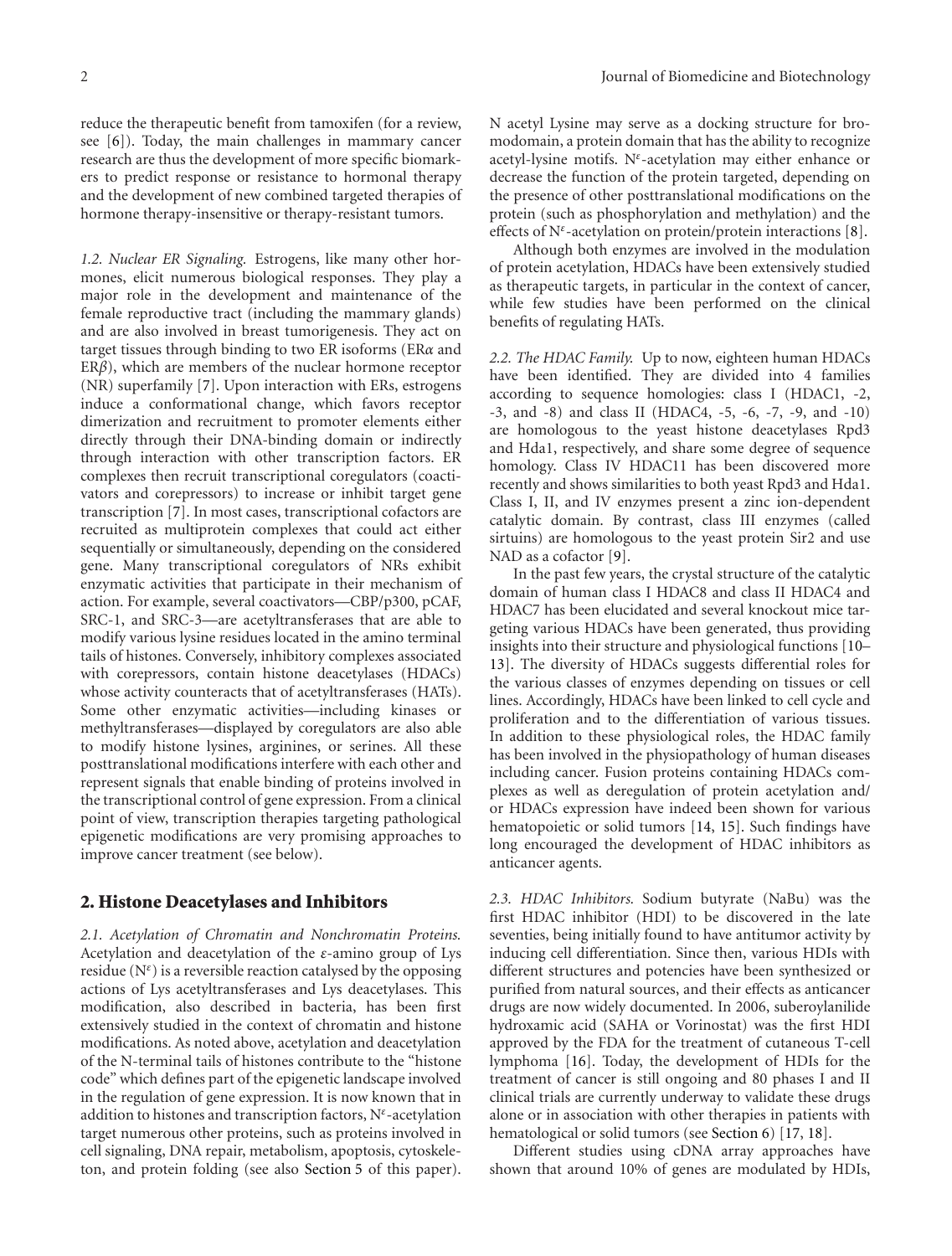with differences in the genes altered linked to the cell model, the time of culture, the concentration, and the HDIs used [19, 20]. Nevertheless, HDIs have been shown to have potent antitumor effects *in vitro* and *in vivo* on various cancer types affecting tumor cells at multiple levels: induction of cell cycle arrest, apoptosis and differentiation, inhibition of angiogenesis, inhibition of cell migration and invasion, and increase in antitumor immunity, response to radio- and chemotherapies (for reviews see [14, 21, 22]).

One of the challenges for the next years will be the development of more selective HDIs that would target specific HDAC isoforms to offer the patients the best therapeutic responses with the lowest toxicity. Specific HDIs have thus been described targeting class I HDACs and class II HDACs or HDAC8, some of them being tested in clinical trials, such as class I-specific MGCD0103 (Mocetinostat) in Hodgkin lymphoma [23]. Another challenge will be to search for biomarkers of clinical response to HDIs [24]. Some biomarkers have already been proposed such as histone H3 and H4 acetylation in tissues or peripheral blood mononuclear cells, HDAC2 tissue expression [25], gene expression profiles [26], or more recently expression of HR23B, a protein involved in the targeting of ubiquitinylated proteins to the proteasome [27]*.* Despite encouraging results, the identification of potential biomarkers of response to HDIs is critically needed for future trials that will combine these drugs with endocrine therapy.

#### **3. HDACs and Breast Cancer**

*3.1. HDAC Expression in Breast Cancers.* HDAC expression in breast tumors has not been described for all members of the HDAC family, but mostly concerns class I HDAC1, -2, and -3 and class IIb HDAC6 at the protein and/or mRNA levels. Analysis of their prognostic significance in breast carcinoma has been performed in some studies (see below and [15] for a review).

Regarding mammary tumor progression, Suzuki et al. [28] reported a marked reduction in histone acetylation from normal mammary epithelium to ductal carcinoma *in situ* (DCIS) whereas most cases showed similar levels of acetylation in DCIS as compared to invasive ductal carcinoma. This suggests that alterations of histone acetylation are an early event in breast tumor progression. The authors also described a significant but smaller decrease in HDAC1, HDAC2, and HDAC6 protein levels during tumor progression. Greater reductions in HDAC1 protein levels were observed from normal to DCIS in estrogen-receptor negative and high-grade breast tumors (Table 1). According to the authors, such discrepancy (i.e., concomitant decrease in HDAC expression and histone acetylation) could be linked to the relative activities of both HATs and HDACs, as altered expression of HATs has been described in various cancers. It is also possible that the expression of other HDACs, not analyzed in this study, is increased during breast cancer progression, thus encountering for the global reduction in histone acetylation.

Analyzing invasive breast carcinoma, Krusche et al. detected HDAC1 protein expression in the nucleus of

Table 1: Expression of HDACs in relation with ER.

| HDAC              | HDAC expression                                       | References                                                            |  |
|-------------------|-------------------------------------------------------|-----------------------------------------------------------------------|--|
| HDAC1             | Reduced expression from<br>normal to DCIS (ER-tumors) | [28]                                                                  |  |
|                   | Correlation with ER<br>expression                     | 29                                                                    |  |
|                   | High level of mRNA in ER+<br>breast cancers           | $\left[30\right]$                                                     |  |
| HDAC <sub>2</sub> | Locus deletion in ER+ PR+<br>breast cancers           | $\lceil 31 \rceil$                                                    |  |
|                   | Underexpressed in ER+ breast<br>cancers               | $[32 - 55]$ *                                                         |  |
| HDAC3             | Overexpressed in ER+ breast<br>cancers                | $[44]^*$                                                              |  |
|                   | Correlation with ER<br>expression                     | $\left[29\right]$                                                     |  |
|                   | Underexpressed in ER+ breast<br>cancer                | $[56]^*$                                                              |  |
| HDAC4             | Overexpressed in ER+ breast<br>cancers                | $[45, 47]$ *                                                          |  |
|                   | Underexpressed in ER+ breast<br>cancers               | $[38, 43, 53, 54, 57]$ *                                              |  |
| HDAC5             | Overexpressed in ER+ breast<br>cancers                | [34, 37, 39, 51, 52, 54,<br>$57,58$ <sup>*</sup>                      |  |
| HDAC6             | Overexpressed in ER+ breast<br>cancers                | $[45, 47, 51, 53]$ *                                                  |  |
|                   | High level of mRNA in $ER+$<br>breast cancer          | $[59]$                                                                |  |
|                   | Increased expression in ER+<br>breast cancer          | [60]                                                                  |  |
|                   | Underexpressed in ER+ breast<br>cancers               | $[32, 34, 37, 50 - 52]$ *                                             |  |
| HDAC7             | Overexpressed in ER+ breast<br>cancers                | $\left[36 - 38, 40, 44, 45, 47, \right]$<br>$53, 58, 61$ <sup>*</sup> |  |
| HDAC8             | Underexpressed in ER+ breast<br>cancers               | $[45, 47, 56, 62]^*$                                                  |  |
| HDAC9             | Underexpressed in ER+ breast<br>cancers               | $[32, 34, 35, 37-$<br>40, 45, 47, 52-54, 58]*                         |  |
| HDAC10            | Overexpressed in ER+ ductal<br>breast cancer          | $[48]^*$                                                              |  |
| HDAC11            | Overexpressed in ER+ breast<br>cancers                | $[35, 37-$<br>$40, 43, 45, 47, 51 -$<br>$53, 56, 58$ <sup>*</sup>     |  |
| SIRT1             | Overexpressed in ER+ breast<br>cancers                | $[38, 40, 46, 52, 53]$ *                                              |  |

References with  $*$  were obtained from the Oncomine database. Increased or decreased expression was considered statistically significant at *P<.*05.

mammary luminal epithelial cells, but not in basal cells, and observed the presence of nuclear HDAC1 and HDAC3 proteins in 40% and 44% of breast tumors, respectively. They also found that HDAC1 and 3 protein levels correlated significantly with estrogen and progesterone receptors expression and that HDAC1 was an independent prognostic marker of better disease-free survival (DFS), but not overall survival (OS) in patients with invasive breast carcinoma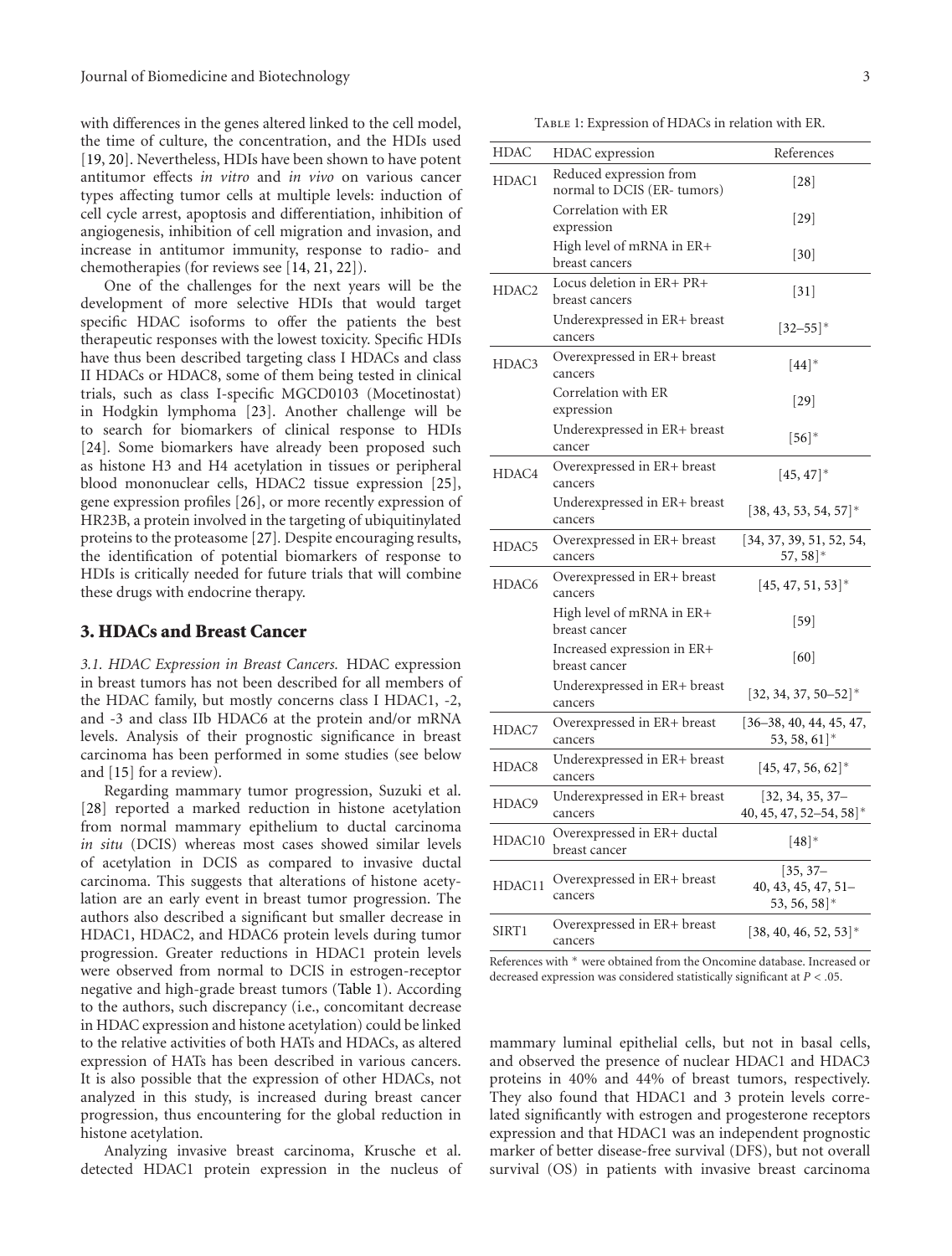[29]. Similarly, Zhang et al. analyzed HDAC1 mRNA levels in invasive breast tumors and showed that HDAC1 mRNA levels were elevated in ER and PR positive tumors. They also found that patients with breast tumors displaying high levels of HDAC1 mRNA levels tended to have a better prognosis; however, in this study, HDAC1 was not found to be an independent prognostic marker of either DFS or OS [59].

Several studies have focused on HDAC6 expression in breast carcinoma. The rational for such studies relies on initial results showing that HDAC6 was as an estrogenresponsive gene identified by a microarray approach and that it could modulate mammary tumor cell motility *in vitro* [60, 63]. More recently, Lee et al. also showed that HDAC6 was required for anchorage-independent growth of breast tumor cells [64]*.* HDAC6 protein was detected in 65% [59] and 77% [60] of breast carcinoma, with a cytoplasmic localization of the protein in both studies. Higher levels of HDAC6 mRNA were found in small, low-grade and ER+, PR+ breast tumors, that is, tumors of better prognosis, but this result was not confirmed at the protein level [59]. When analyzing the different studies, the prognosis significance of HDAC6 expression in invasive breast carcinoma remains controversial [15]*.* For instance, Yoshida et al. found that high levels of HDAC6 correlated with a negative prognosis survival whereas Zhang et al. showed that high levels of HDAC6 mRNA and protein was linked to improved DFS but not OS [59, 65]*.* On the other hand, Saji et al. did not link HDAC6 expression to DFS or OS, but found increased expression of HDAC6 in a subgroup of ER-positive, tamoxifen-responsive breast carcinoma.

Fewer studies have been performed on HDAC2 in breast carcinoma although its expression is frequently altered in cancer [14, 15]*.* In a recent analysis of genetic alterations associated with breast cancer subtypes, Hu et al. found deletions/loss of the HDAC2 locus in ER-positive and PR-positive breast tumors, but no data on HDAC2 expression were presented in this study [31]*.* HDAC2 mutations resulting in loss of HDAC2 protein and resistance to apoptosis induced by HDIs have been described in colon cancer [66]. However, to our knowledge, no mutations in HDAC2 or any other HDACs have been described in breast cancer.

In addition to these published data, we have performed data mining on HDAC expression in breast cancer using the Oncomine database (Compendia Bioscience, Ann Arbor, MI, USA-www.oncomine.org/). As shown in Table 2, the expression of some HDACs appears to be deregulated in breast cancers as compared to normal breast tissues. This is particularly true for HDAC2 and HDAC11 (overexpressed in cancer) or HDAC4–6 and the class III enzyme SIRT1 (underexpressed in cancer). In addition, the same data mining approach reveals that the expression of HDAC3–7, 10, 11, and SIRT1 at the mRNA level is higher in ER-positive breast cancers (Table 1).

In conclusion, although careful analysis of their expression and consequences in breast cancer have not already been performed for all members of the HDAC family, several studies and Oncomine data analysis underline the potential role of HDAC deregulation in breast tumor progression.

Table 2: Expression of HDACs in breast cancers.

| Enzyme<br>(locus)           | Total studies | Increased<br>expression in BC | Decreased<br>expression in BC |
|-----------------------------|---------------|-------------------------------|-------------------------------|
| HDAC1<br>(1p34)             | 5             | $\mathbf{1}$                  | $\mathbf{1}$                  |
| HDAC <sub>2</sub><br>(6q21) | 7             | 5                             | $\overline{2}$                |
| HDAC3<br>(5q31)             | 5             | 1                             | $\overline{2}$                |
| HDAC4<br>(2q37.3)           | 6             | $\mathbf{1}$                  | 5                             |
| HDAC5<br>(17q21)            | 5             | 1                             | $\overline{\mathbf{4}}$       |
| HDAC6<br>(Xp11.23)          | 8             | $\boldsymbol{0}$              | 3                             |
| HDAC7<br>(12q13.1)          | 5             | $\mathbf{0}$                  | $\mathbf{1}$                  |
| HDAC8<br>(Xq13)             | 5             | $\overline{2}$                | $\mathbf{1}$                  |
| HDAC9<br>(7p21.1)           | 6             | $\overline{4}$                | $\overline{2}$                |
| HDAC10<br>(22q13.31)        | 8             | $\mathbf{0}$                  | $\mathbf{1}$                  |
| HDAC11<br>(3p25.1)          | 6             | 3                             | $\mathbf{1}$                  |
| SIRT1<br>(10q21.3)          | 9             | $\overline{0}$                | 3                             |

From Oncomine database (Compendia Bioscience, Ann Arbor, MI, USAwww.oncomine.org/). Differential expression in breast cancer (BC) versus normal breast tissue was considered significant at *P<.*05. Bold numbers correspond to the strongest deregulations.

*3.2. Effects of HDI on Breast Cancers—Experimental Data.* In breast tumor models, HDIs have potent antiproliferative effects *in vitro* and *in vivo* and interfere with estrogen signaling regulating ER*α* and ER*β* expression and function (see Section 4 and 5).

Various HDI have been shown to inhibit the proliferation of breast tumor cell lines, as well as normal human breast epithelial cells with IC50 ranging from nM to few mM depending on the HDIs tested [67–69]. This antiproliferative effect was found to be more pronounced in ER positive breast tumor cells than in ER negative ones [70, 71]. In various tumor models, this effect was in part linked to the induction of the cell cycle inhibitor p21 by HDI [70, 72]. Interestingly, p21 gene was found to more sensitive to HDI in ER positive than in ER negative mammary tumor cells, which may explain the observed difference in inhibition of cell proliferation upon HDI treatment according to the ER status [70]. Moreover, HDI were found to decrease Cyclin D1 expression and stability in mammary tumor cells and to inhibit phosphorylation of the retinoblastoma protein [71, 73–76]*.* Depending on the cell model, modifications of other cell cycle regulators have also been described including p27 and cyclin B1 [76, 77]*.* Accordingly, HDI induce cell cycle blockade at the G0-G1 and/or the G2/M level [74, 76–79].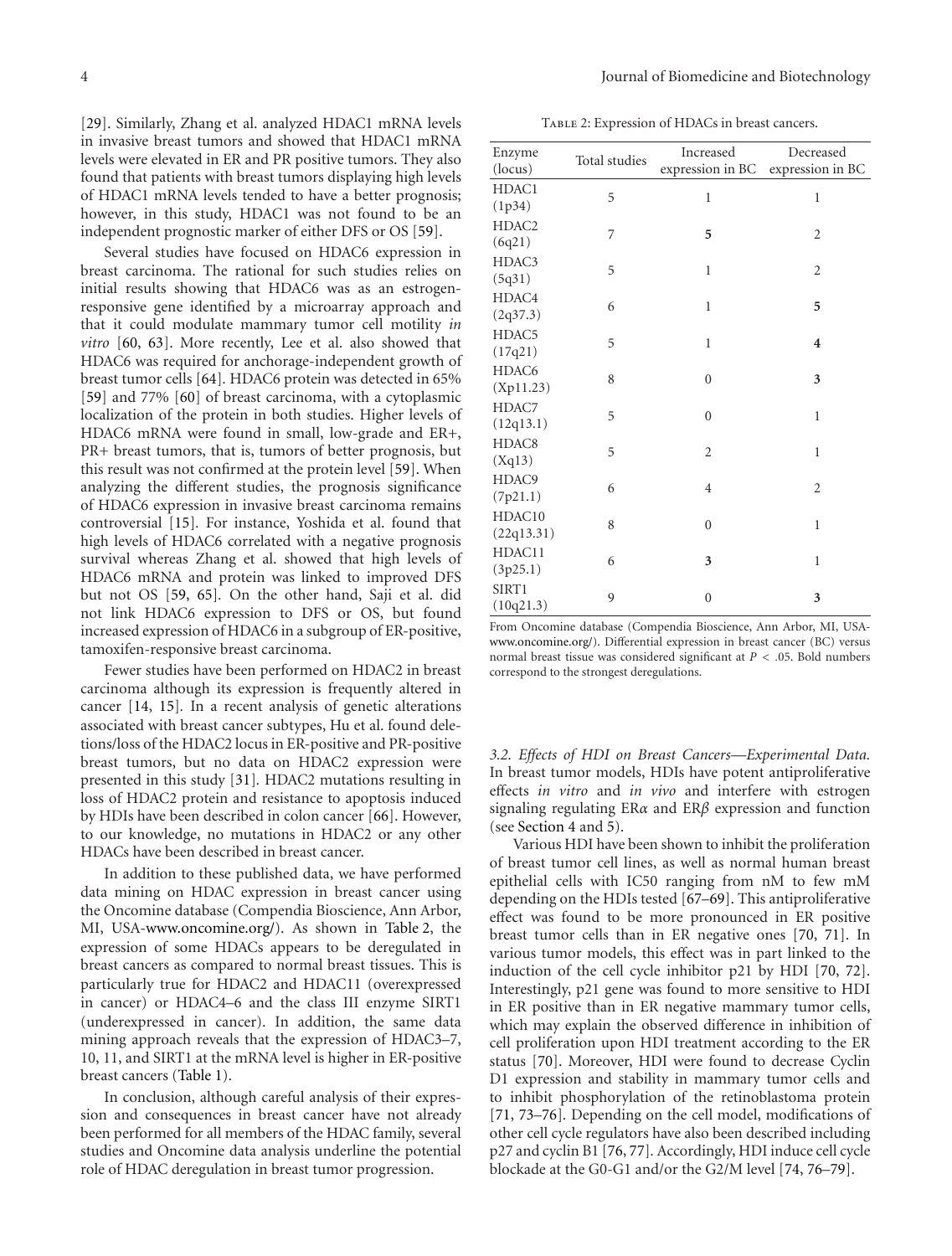TABLE 3: HDACs and estrogen signaling.

| <b>HDAC</b> | Effect on estrogen signaling                                                       | References |
|-------------|------------------------------------------------------------------------------------|------------|
| HDAC1       | Recruited to the silenced $ER\alpha$ promoter                                      | [80]       |
|             | Present on ER-target gene promoter region                                          | [81]       |
|             | Knockdown reduces ΕRα levels                                                       | [82]       |
|             | Directly interact with $ER\alpha$ -suppresses $ER\alpha$<br>activity in 293T cells | [83]       |
|             | HDAC2 Present on ER-target gene promoter region                                    | [84]       |
|             | Knockdown reduces ΕRα levels                                                       | [82]       |
| HDAC3       | Present on ER-target gene promoter region                                          | [81]       |
|             | HDAC4 Present on ER-target gene promoter region                                    | [85]       |
|             | Binds the N-terminal A/B domain of $ER\alpha$                                      | [86]       |
| HDAC5       | Repress ERa promoter via MEF2                                                      | [87]       |
|             | Directly interacts with $ER\alpha$ -Represses $ER\alpha$<br>activity               |            |
|             | KO associated with upregulation of $ER\alpha$<br>signaling                         |            |
|             | HDAC6 Knockdown reduces ΕRα levels                                                 | [82]       |
|             | Bind the AF2-domain of $ER\alpha$                                                  | [88]       |
|             | Regulates $ER\alpha$ degradation via hsp90<br>acetylation                          | [89]       |
| HDAC7       | Present on the pS2 gene promoter region                                            | [84]       |
|             | Represses $ER\alpha$ activity-Required for<br>E2-dependent repression              | [90]       |
| HDAC9       | Repress ERa promoter via MEF2                                                      | $[87]$     |
|             | Directly interacts with $ER\alpha$ -Represses $ER\alpha$<br>activity               |            |
|             | KO associated with upregulation of $ER\alpha$<br>signaling                         |            |
| SIRT1       | Deacetylates ERa in vitro                                                          |            |
|             | Knockdown reduces ΕRα levels                                                       | $[91]$     |

Most of these studies have been performed using HDI of broad range specificity. Recently, Duong et al. showed that inhibition of class II HDACs, using specific chemical compounds, also led to inhibition of mammary tumor cells proliferation in a dose-dependent manner, with higher potency in ER-positive than in ER-negative cell lines. In this study, specific inhibition of class II HDACs induced p21 expression, leading a cell-cycle blockade at the G0-G1 level [74]*.* Thus, although class II HDACs have been linked to cell differentiation, they may also be involved in cell proliferation, at least in this tumor model.

*In vitro*, HDI were found to induce apoptosis in breast tumor cells expressing or not ER*α* [74, 77, 92]*.* Depending on the cell type and/or the HDI used, apoptosis was linked to activation of the intrinsic (mitochondrial) and/or the extrinsic pathway. Some studies have shown upregulation of the proapoptotic Bak and Bim members along with a downregulation of the antiapoptotic survivin, XIAP and Bcl2 proteins in breast tumor cells [79] whereas others have found strong upregulation of the death receptors upon HDI [92, 93]*.* In addition, HDIs can efficiently sensitize breast cancer cells to TRAIL-mediated death signaling *in vitro* and in preclinical *in vivo* models [77, 79, 94–96] and can significantly increase the apoptotic effects of various drugs targeting breast tumors.

HDI are also involved in cell differentiation. For instance, Davis et al. showed that NaBu induced cell differentiation in normal breast epithelial cell line as well as in breast cancer cells as indicated by accumulation of lipid droplets [67]*.* Using valproic acid (VPA), Travaglini et al. confirmed this result by measuring milk lipid production in cell cultures and showed that this effect was independent of the mammary cells ER status [76].

The antiproliferative and proapoptotic effects of HDIs observed *in vitro* were confirmed in preclinical mice or rat breast cancer models [68, 95, 97, 98]. HDIs were indeed shown to have anti-tumor activity *in vivo*, alone or in combination with other therapies, by inhibiting tumor growth or inducing tumor regression depending on the models, and this was found for ER*α*-expressing [68] as well as ER*α*-negative [98] breast tumor models. Interestingly, Hirokawa et al. further showed that the class I-specific HDI FK228 (depsipeptide or Istodax) was able to inhibit the growth of tamoxifen-resistant MCF-7 xenografts in nude mice (see below clinical studies) [97]. More recently, Palmieri et al. found that Vorinostat prevented the development of brain metastasis using a preclinical model of triple-negative breast cancer [99].

Taken together, these preclinical studies indicate that HDI have anti-tumor effects in breast cancer, targeting ER*α*-positive and ER-negative cells as well as the most aggressive mammary tumor types (tamoxifen-resistant and triple-negative tumors).

#### **4. Regulation of ER Expression by HDACs**

During the last decade, several groups have investigated the mechanisms by which HDACs regulate ER expression in breast cancer cells. These studies, which mostly concern ER*α*, have highlighted the multiplicity of the regulations involved (see Table 3 and Figure 1).

*4.1. Negative Regulation of ERα Expression.* In several ER*α*expressing human cancer cells from different origin (breast, endometrium, ovary*...*), treatment with HDAC inhibitors such as trichostatin A (TSA), Vorinostat, FR901228, HCtoxin, VPA, LBH589 (Panobinostat), or NaBu produced a marked decrease in ER*α* expression at the mRNA and protein levels, which is independent of the presence or absence of ER ligands [82, 100, 101]. The mechanisms of this effect seem to involve different types of regulation which take place both at the transcriptional and posttranscriptional levels.

*4.1.1. At the Transcriptional Level.* A first level of inhibition of ER*α* expression takes place at the transcriptional level. Indeed, several studies have reported a decrease in ER*α* mRNA accumulation upon treatment with various HDAC inhibitors [100–102]. Concomitant treatment by TSA and cycloheximide, a protein synthesis inhibitor, did not affect the observed repression of ER*α* mRNA accumulation, suggesting a direct role for HDAC activity in the maintenance of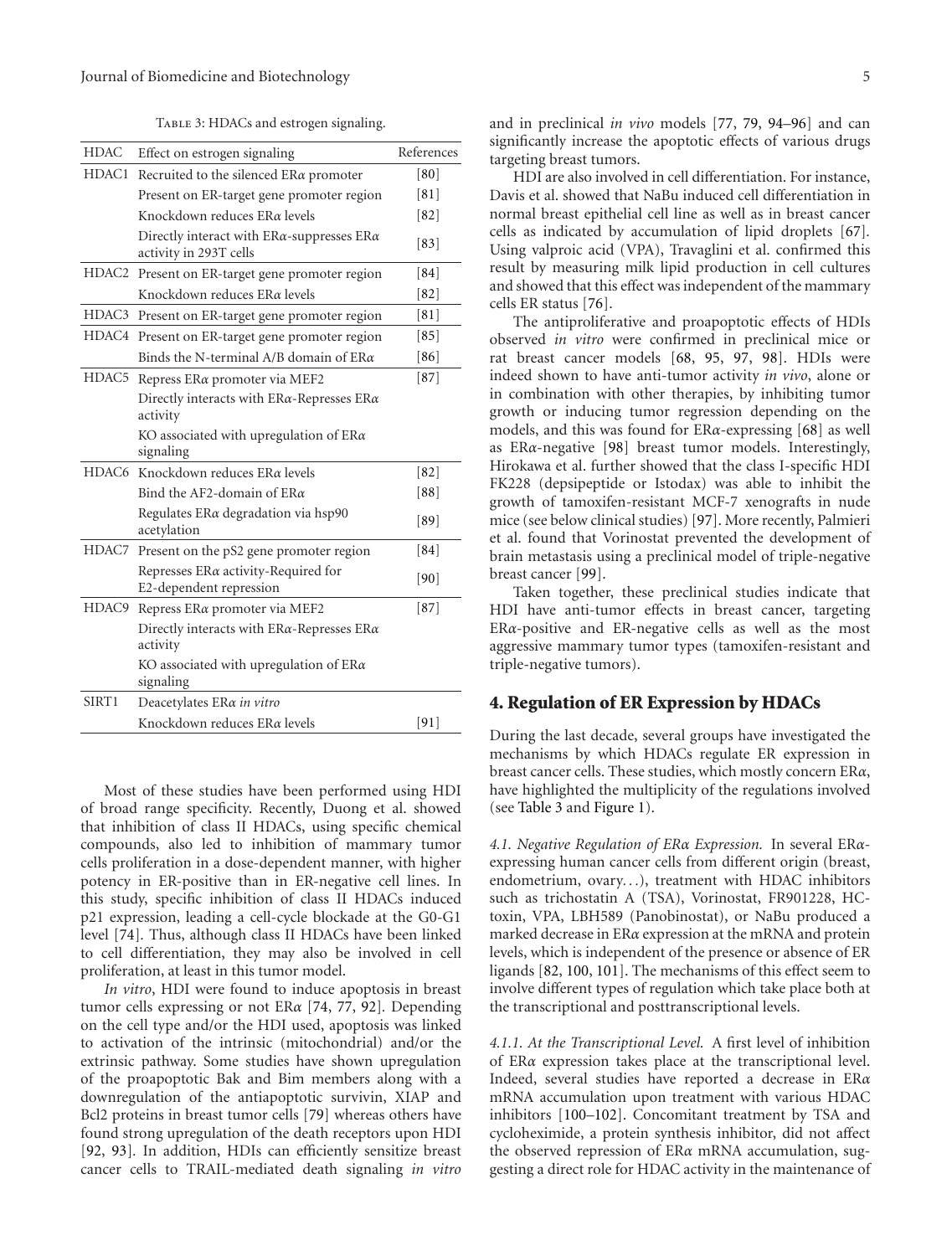

Figure 1: HDAC and estrogen signaling. HDACs are involved in estrogen-genomic mechanisms mediated in part through estrogen response element (ERE) targeting. ER*α* and numerous transcriptional coregulators (TCR) are acetylated proteins (acetyl mark is represented by a red circle) which are substrates for HDAC. By removing acetyl marks, HDAC regulate the transcriptional activity of ER*α*. HDACs also regulate the expression of ER*α* at the transcriptional level, in part through the control of MEF2 activity. They also modulate the level of ER*α* mRNA by a mechanism which might involve miRNA expression. Finally, HDACs also regulate ER*α* stability, and one mechanism appears to involve Hsp90 acetylation.

ER*α* transcription [73, 103]. Our unpublished data indicated that the stability of ER*α* mRNA was not significantly modified in ER*α*-expressing MCF7 cells treated with TSA.

Transcription of the ER*α* gene is driven by several different promoters which span over 300 kb (for a review, see [104]). In MCF7 and Ishikawa cells, levels of transcripts originating from promoters A, B, and C were all decreased upon TSA treatment. In endometrial cells, this effect was associated with a reduction of the amount of acetylated H3 and H4 on the three promoters confirming the inhibition of their activity [103].

Interestingly, both HDAC5 and HDAC9 (class II enzymes) have been shown to participate in the regulation of the ER*α* promoter by repressing the activity of MEF2 [87]. A recent study also reported that inhibition of SIRT1 by sirtinol or invalidation of the *SIRT1* gene was associated with a decrease of ER*α* expression in mammary cells which was the consequence of a transcriptional regulation [91]. Finally, several other HDACs could be involved in this negative regulation since a reduction in ER*α* expression was observed upon depletion of either HDAC1, HDAC2, or HDAC6 by siRNA in T47D breast cancer cells [82]. In these cases, the levels of regulation remain to be defined.

*4.1.2. Regulation of mRNA Stability.* A regulation of ER*α* mRNA expression could also take place at the posttranscriptional level since it has been reported that TSA when administered in combination with 5-Aza2 -deoxycytidine (5 azadC or Dacogen) could decrease ER*α* mRNA stability through altered subcellular localization of the RNA-binding protein, HuR [105]. In addition, several miRNAs (miR-206 for instance) have recently been reported to target

ER*α* mRNA (for a review, see [106]), and some of these miRNAs could be HDI induced and involved in the decreased expression of ER*α*.

*4.1.3. Regulation of Protein Stability.* Several data support a regulation at the posttranslational level. Results showing that the MG132 inhibitor relieves the TSA-mediated decrease of ER*α* accumulation ([102] and R. Margueron, unpublished observations) provide evidence for a direct or indirect involvement of the proteasome system in this regulation.

At the molecular level, one mechanism could involve the Hsp90 chaperone complex which binds to and maintains ER*α* in a ligand-binding conformation [107] and whose inhibition results in ubiquitin-mediated degradation of ER*α* by the proteasome [108]. Indeed, the chaperone function of Hsp90 has been shown to depend on HDAC activity, and HDAC6-specific inhibition leads to hyperacetylation of Hsp90, decreases its association with ER*α*, and results in ER*α* ubiquitination and depletion [89]. Data reported by Yi et al. confirmed that inactivation of the heat shock protein-90 (Hsp90) is involved in Vorinostat-induced ER*α* degradation and that the ubiquitin ligase CHIP (C-terminal Hsc70 interacting protein) enhances Vorinostat-induced ER*α* degradation [109].

By contrast, a recent paper indicated that TSA-induced acetylation of ER*α* in T47D cells was accompanied by an increased stability of the ER*α* protein [110]. Interestingly, in this study, overexpression of p300 also induced acetylation and stability of ER*α* by blocking ubiquitination.

*4.2. Reexpression of ERα in ER-Negative Cells.* An interesting aspect concerning ER*α* expression and HDAC inhibition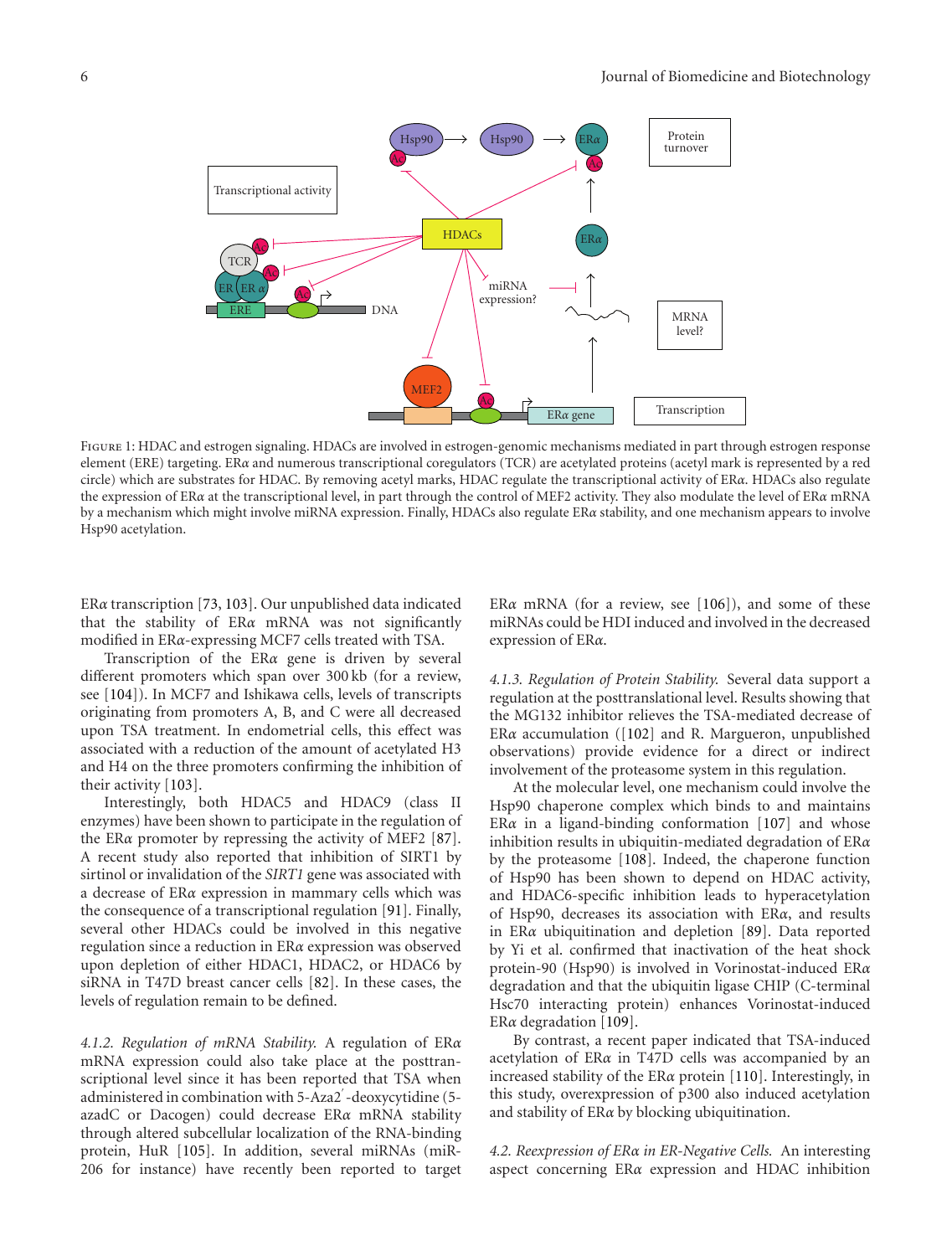deals with data obtained in ER*α*-negative human breast cancer cells. The group of N. E. Davidson initially reported that treatment of such cells by TSA [111] or VPA [112] could lead to a dose- and time-dependent reexpression of ER*α* mRNA. In addition, TSA [113] or Scriptaid (another hydroxamic acid with HDI activity) [114] could potentiate the effect of DNA methyltransferase inhibitors such as 5 azadC on the reexpression of the ER*α* protein.

In ER*α*-negative MDA-MB-231 cells, the silenced ER*α* promoter has a repressive chromatin structure associated with DNA-methyltransferase 1 (DNMT1), DNMT3b, HDAC1, and H3-K9 methylation [80, 115]. The molecular mechanisms by which HDI reactivated silenced ER*α* gene in MDA-MB-231 cells include chromatin structure reorganization: for example, TSA induces acetylated histone H3 and H4 but reduces HDAC1 and H3-K9 methylation at the ER*α* promoter [80]. Chromatin immunoprecipitation analysis showed that binding of TFAP2C to the ER*α* promoter was blocked in ER*α*-negative cells, but that treatment with 5 azadC/TSA enabled TFAP2C and polymerase II binding  $[116]$ .

In the ER*α*-negative human breast cancer cell lines MDA-MB-231 and MDA-MB-435, treatment with Panobinostat at 100 nM for 24 hours restored ER*α* mRNA and protein expression without a concomitant demethylation of the ER*α* promoter CpG island [117]. Importantly, the expression of ER*α* mRNA was sustained at least 96 hours after withdrawal of Panobinostat treatment. The same laboratory reported that reexpression of ER*α* protein upon treatment with Vorinostat, another pan-HDI, was coupled with loss of EGFR in MDA-MB-231 cells, which overexpress EGFR [118].

*4.3. Regulation of ERβ Expression.* Fewer studies have described the effects of HDACs or HDAC inhibition on ER*β* expression in cancer cells. Recent studies reported the upregulation of ER*β* expression in ovarian [119] and prostate cancer cells at the mRNA and protein levels [120].

In breast cancer cells, HDI have been shown to clearly increase ER*β* expression at least at the transcriptional levels in both ER*α*-negative [121] and ER*α*-positive cells [122]. Moreover, treatment with HDI was found to strongly enhance the transcriptional activity of ER*β* [121, 122]. According to Jang et al. [121], ER*β* induction upon HDI treatment could be involved in the sensitization of ER*α*negative breast cancer cells to hormonal therapy (see below).

#### **5. Roles of HDACs and HDIs in ER Signaling**

In addition to their role in the regulation of ER expression, a large set of data also support a major role of HDACs in the control of transcriptional signaling by estrogens (Table 3 and Figure 1).

*5.1. Several Components of the ER Signaling Pathway Are Acetylated Proteins.* Several types of posttranslational modifications have been described as targeting nuclear receptor (for a review, see [123]) and could modify several parameters such as DNA-binding activity, interactions with positive or

negative transcriptional regulators, and stability or subcellular localization of the protein. It has also been shown that ER*α* as other nuclear receptors could be modified at the posttranslational level by addition of acetylated groups on lysine residues [124, 125]. The group of Pestell initially reported that ER*α* was acetylated *in vitro* by p300 on two lysine residues located in the hinge region of the protein [126]. Mutation of the two amino acids resulted in an enhancement of hormone sensitivity, suggesting that acetylation normally decreases ligand response. More recently, using a variety of biochemical and cell-based approaches, Kim et al. identified two other lysines within ER*α* (K266 and K268) as primary targets of NCOA2-dependent p300 acetylation [127]. In this study, acetylation of these residues increased DNA-binding activity of the receptor in gel shift assay and ligand-dependent transactivation in transient transfection experiments. It should be noted that K266/268 are not conserved in ER*β*, and until now, acetylation of this nuclear receptor has not been reported. Moreover, the specific deacetylases which remove these marks are still mostly unknown although preliminary data suggested that both the NAD+-dependent SIRT1 enzyme or TSA sensitive HDAC are able to deacetylate ER*α in vitro*.

In addition to nuclear receptors themselves, several other factors involved in estrogen signaling are acetyltransferase substrates. Indeed, several nuclear receptor coregulators such as ACTR/SRC3, SRC-1 and TIF2 [128], PGC1*α* [129], RIP140/NRIP1 [130], or HDAC1 [131] are also modified by acetylation, and this highlights the complexity of the effects resulting from the modulation of the acetylation balance in response to HDAC inhibition (see below).

*5.2. Direct and Indirect Recruitment of HDACs by ERs.* Using the chromatin immunoprecipitation technique (ChIP), the presence of several HDACs has been detected on various ERtarget promoters. For instance, both HDAC1 and HDAC7 are present on the *pS2* gene promoter region [84, 90]. In the presence of partial antiestrogens such as tamoxifen or raloxifen, HDAC2 and HDAC4 [85] or HDAC1 and HDAC3 [81] have been evidenced on the pS2 promoter or on other estrogen target promoters such as the *c-myc* or *cathepsin D* genes.

Several studies have reported different modes of HDAC recruitment by ER*α*. A direct association of HDAC1 with the DNA binding and AF2 domains of ER*α* has been demonstrated both by GST pull down and coimmunoprecipitation [83]. A more recent study failed to confirm this result, but it described the *in vitro* interaction with class II HDAC5 and 9 [87]. Finally, HDAC4 was shown to bind the N-terminal A/B domain of ER*α* [86] and, more recently, the physical E2 dependent association of HDAC6 with the AF2-domain of ER*α* expressed as a fusion with a membrane targeting signal was reported [88].

In addition to direct association with the receptor, HDACs could also be indirectly recruited to target promoters. Indeed, a huge number of ER transcription coregulators which bind the receptor in the presence of agonists (for instance RIP140 [132–134], SHP [135], and REA [136]) or in the presence of antagonists (such as NCoR or SMRT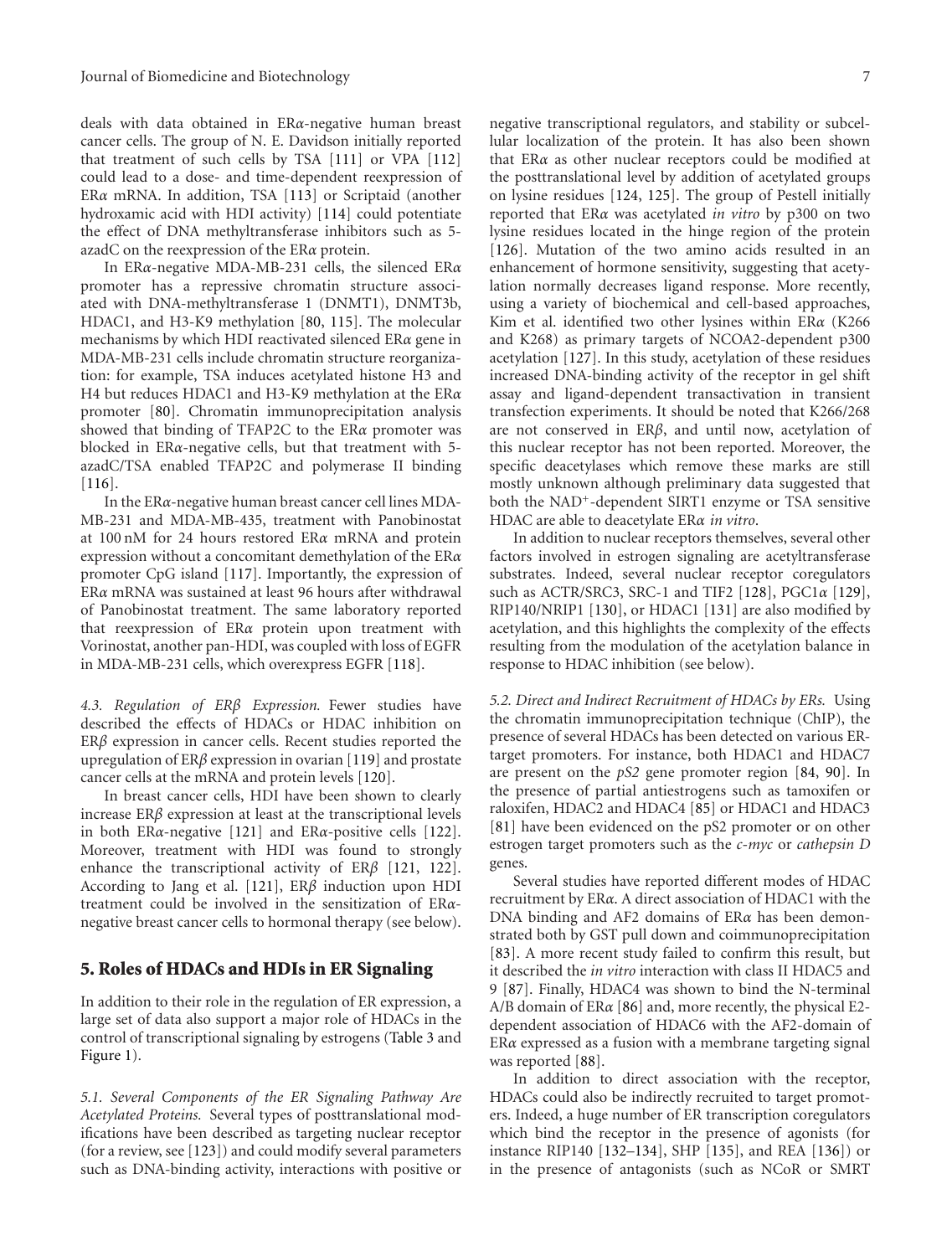[137, 138]) are able to recruit different HDACs. This indirect recruitment of HDACs belonging to the different classes of enzymes also increases the complexity of the relationship between acetylation and estrogen signaling.

*5.3. Role of HDACs in the Control of ER Transcriptional Activity.* As already mentioned, HDACs not only regulate ER expression *via* intricate mechanisms but also participate in the formation of ER transcriptional complexes. Different approaches, based on the modulation of their enzymatic activity or their expression levels, have indeed investigated whether or not they actively participate in the regulation of estrogen transcriptional signaling.

*5.3.1. Effect of HDAC Inhibitors on ER Transcriptional Activity.* Using MCF-7 or HeLa cells transfected with an EREcontaining luciferase reporter plasmid, we showed that inhibition of HDAC activity increased transactivation of both ER*α* and ER*β* in the presence of agonist ligands [122]. In ER*α*-expressing cells, HDAC inhibitors also abolished the transrepression ability of partial antiestrogens and increased their agonist activity through a mechanism which requires the reduction of ER*α* expression [100]. This effect was not obtained with class II selective inhibitors [74].

*5.3.2. Class I HDAC.* Very few data are available concerning the role of class I HDACs in the control of ER activity. Kawai et al. suggested that HDAC1 overexpression in 293T cells suppresses the E2-dependent transcriptional activity of ER*α* [83]. However, it is difficult to ascertain that this effect was indeed due to a modulation of receptor transactivation and not a simple reflect of a strong decrease in receptor levels. Using a Knockdown strategy, it has been reported more recently that selective depletion of HDAC2 in T47D cells resulted in a decrease in PR levels but it is unclear whether this is due to a modulation of ER*α* activity [82].

*5.3.3. Class II HDAC.* Class II HDACs have also been demonstrated to act as important modulators of ER*α* activity. A recent paper from the Olson's laboratory has demonstrated a role for HDAC5 and 9 in cardioprotection mediated by ER*α* [87]. Upregulation of ER*α* signaling in female mice deleted for either HDAC5 or -9 dramatically diminishes cardiac dysfunction following myocardial infarction. This cardiac protection appears to be due, at least in part, to the induction of neoangiogenesis in the infarcted region via upregulation of the ER target gene Vascular Endothelial Growth Factor (VEGF). These findings reveal a key role for MEF2 and class II HDACs in the regulation of cardiac ER signaling and the mechanisms underlying the cardioprotective effects of estrogen. Accordingly, van Rooij et al. showed that HDAC5 and HDAC9 repressed estrogen-dependent transcriptional activation by ER*α*.

Another class II HDAC, HDAC7, seems to play a unique role in E2-dependent repression of gene expression [90]. Indeed, in transient transfection experiments, increasing concentrations of HDAC7 inhibited ER*α* activity in a dosedependent manner although the catalytic activity of HDAC7

did not appear to be required. More interestingly, knockdown of HDAC7 using siRNA resulted in complete loss of E2 repression of different target genes such as RPRM, CXCR4, or NEDD9.

HDAC4 has also been shown to regulate transactivation by ER*α* in the presence of either estradiol or antiestrogens such as tamoxifen or raloxifen [86]. Overexpression or silencing of HDAC4 impacted (negatively or positively) ER*α* activity in a cell type-specific manner.

Finally, HDAC6 may also participates in rapid action of estrogens (the so-called nongenomic action of ER), since it has been proposed that upon estrogen stimulation, a complex containing ER*α* and HDAC6 is rapidly translocated at the membrane, where HDAC6 could functionally interact with the microtubule network and cause tubulin deacetylation [88]. However, analysis of E2-induced tubulin deacetylation remains to be analyzed in HDAC6 knockdown or knockout models.

*5.3.4. Class III HDAC.* A single study has investigated whether class III HDACs play a role in the regulation of ER*α* activity [91]. This work demonstrated that sirtinol, an inhibitor of the SIRT1 deacetylase activity, inhibited estrogen-dependent gene transcription in different breast cancer cell lines. This observation could be related to previous data showing that the loss of SIRT1 expression in female mice is associated with a defect in mammary gland development [139].

#### **6. Effects of HDIs on HT Response**

#### *6.1. In Vitro Experiments*

*6.1.1. ERα-Positive Breast Tumors.* As discussed briefly in Section 3, several HDIs have been shown to reverse acquired hormone resistance in ER*α*-positive breast cancer cells lines. For example, Hirokawa et al. showed that treatment of tamoxifen sensitive and insensitive MCF-7 cells with depsipeptide not only inhibited tumor cells proliferation *in vitro* and *in vivo* but also abrogated tamoxifen-resistance. These data suggest that HDIs could be useful for the treatment of breast cancers which become resistant to currently used estrogen antagonists such as tamoxifen [97]. Moreover, Hodges-Gallagher et al. suggested that this resensitization upon HDI, was not limited to tamoxifen, but could also be observed with aromatase inhibitors [140]. The mechanisms by which HDIs may reverse acquired hormone resistance in ER*α*-positive breast tumor cells are probably complex and may involve different mechanisms according to tamoxifen or antiaromatase treatments. For instance, inhibition of HDAC enzymatic activity modulates ER*α* and ER*β* expression and may control the relative agonist activity of partial antiestrogens (see above) [100]. Moreover, HDIs block the activation of PAK1 [97], a growth factor pathway, which may contribute to tamoxifen resistance [141]. In addition, De Los Santos et al. showed that a combination of Vorinostat and fulvestrant (a pure steroidal anti-estrogen also known as ICI 182.780) was more potent than fulvestrant alone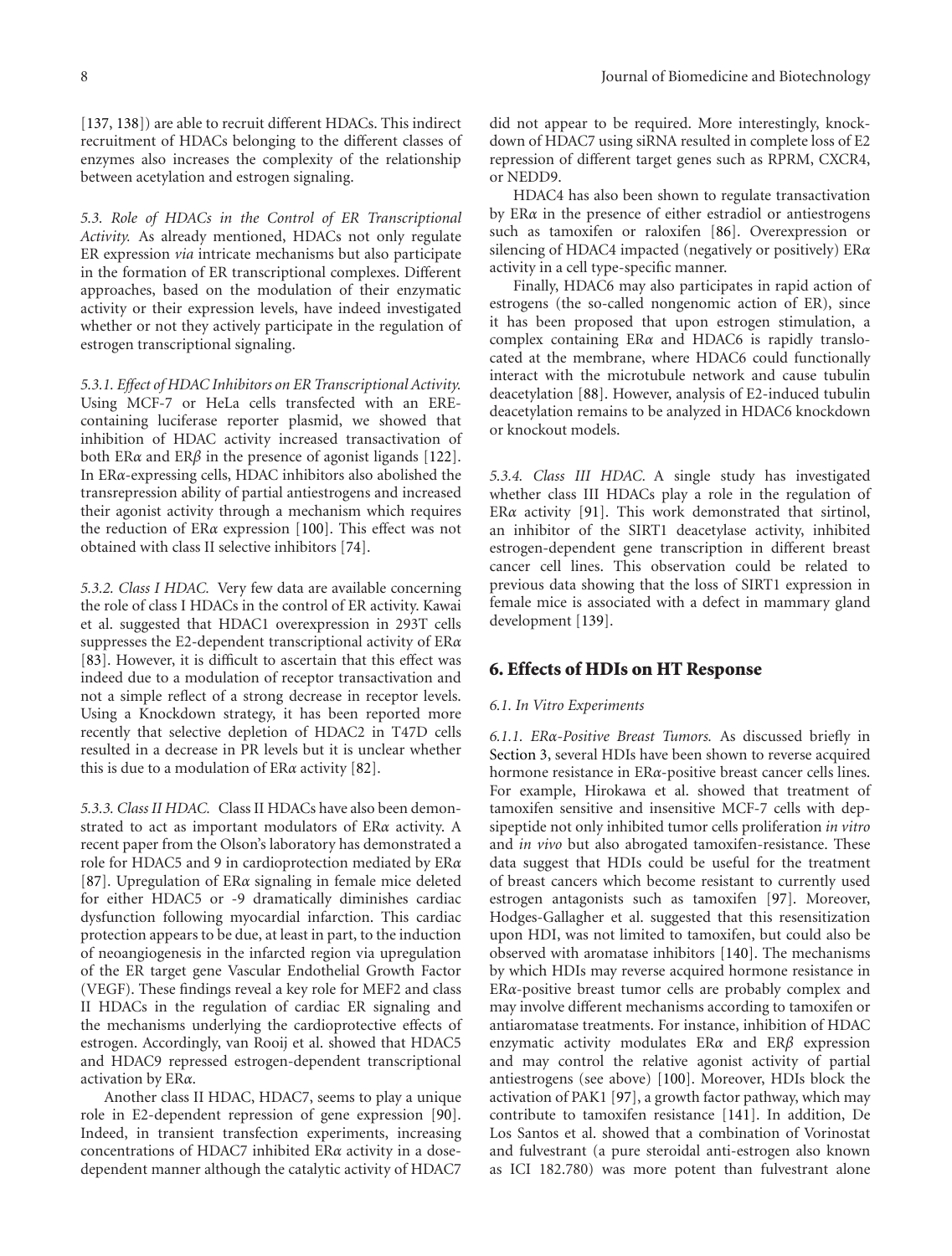to regulate the expression of cell cycle proteins, to induce downregulation of ER*α*, and to decrease the transcription of ER*α* target genes in MCF-7 breast cancer cells [75].

To our knowledge, no preclinical study has been published evaluating the effects of a treatment combining HDI and HTs (tamoxifen or aromatase inhibitor) on the delay of endocrine acquired resistance in ER*α*-positive breast cancer cells or in xenografts.

*6.1.2. ERα-Negative Breast Tumors.* As stated in Section 1, HTs are ineffective in ER*α*-negative breast carcinoma. Preclinical studies have shown that ER*α* repression in these tumors may be due to epigenetic modifications. The discovery of HDACs recruitment in ER*α* gene promoter provides a rationale for inhibiting HDACs activity to release ER*α* transcriptional repression as a potential therapeutic strategy (see Section 4). Several laboratories have reported that HDIs could reverse hormone resistance in human ER*α*-negative breast cancer cells. The combination of TSA and 5-azadC, a DNMT inhibitor, restored sensitivity to tamoxifen in MDA-MB 235 human breast cell lines and in nude mice. This effect was due to the reexpression of a functional ER*α* and the level of tamoxifen growth suppression paralleled that of ER*α* reexpression [98]. Similarly, restoration of ER*α* expression by the pan HDI Panobinostat in MDA-MB 231 cells enhanced sensitivity to 4-hydroxy-tamoxifen (an active metabolite of tamoxifen) [117]. So, reexpression of ER*α* might at least in part mediate the antiproliferative effect of tamoxifen, although other mechanisms are likely to be involved. For instance, Jang et al. observed that pretreatment of ER*α*-negative MDA-MB 231 and Hs578T breast cancer cells with TSA alone could restore response to tamoxifen whereas no apparent ER*α* could be detected in the treated cells. The mechanism involved might be linked to the upregulation of ER*β* expression [121]. Other mechanisms may involve modulation of growth signaling pathways. Zhou et al. indeed showed that Panobinostat allowed a decrease in EGFR expression together with the suppression of EGF-initiated signaling pathways involved in the loss of tamoxifen antiestrogenic effect including phosphorylated PAK1, p38MAPK, and AKT [142]. Treatment of ER*α*-negative and hormone resistant human breast cancer cells MDA-MB 231 or xenografts with the HDI SNDX275 (MS275 or Entinostat) led to an upregulation of ER*α* and aromatase expression. Importantly for clinical perspectives, these up regulations resulted in a sensitization of MDA-MB 231 cells and xenografts to a treatment with an aromatase inhibitor (Letrozole). The same authors reported inhibition of growth, cell migration, and formation of micrometastasis by treatment with Entinostat plus letrozole (Sabnis et al., communication at the San Antonio Breast Cancer Symposium 2009). Altogether, these results provide the basis of therapies combining tamoxifen (or aromatase inhibitors) and HDIs for the treatment of hormone refractory ER*α*negative breast cancer and open a new perspective for the management of ER*α*-negative breast cancer.

*6.2. Clinical Trials.* Several HDIs have been used in clinical trials for the treatment of hematological malignancies (with

great success in most studies) and for solid tumors although with less impressive clinical efficacy. Concerning breast cancer, the HDIs Vorinostat, Panobinostat, and Entinostat are currently being tested in patients with advanced and/or metastatic disease. The most common adverse events of HDI treatment include fatigue, nausea, diarrhea, thrombocytopenia, and lymphopenia [17, 18]. In metastatic breast cancers, HDIs have limited efficacy as single agents. For example, a phase II study evaluating Vorinostat alone was stopped early due to the absence of objective responses [143]. A phase II study evaluating the efficacy of Panobinostat alone in HER2-negative women with locally recurrence or metastatic breast cancer is still ongoing (NCI clinical trial protocol NCT00777049; see http://www.cancer.gov/).

As stated above, HDIs as single agents have shown limited activity in patients with solid tumor malignancies, thus prompting clinicians to use these compounds in combination with other therapies acting on other targets than HDACs. Such drug combinations interfering with both HDACs and growth factor pathways (HER2, EGFR, BCR-ABL, etc.) have already shown promising anticancer effects *in vitro* [144–146]. Moreover, studies combining an HDI with chemotherapy (Munster et al., communication at the San Antonio Breast Cancer Symposium 2009) or trastuzumab, an HER2 monoclonal antibody, (NCI clinical trial NCT00567879) are ongoing. Preliminary results, in heavily pretreated women who had either relapsed or progressed during trastuzumab combined therapies proved to be promising: Vorinostat or Panobinostat were indeed shown to reverse trastuzumab resistance.

Since there is a good rationale for combining HDI with HTs, several trials involving the combination of a panor a selective HDI and an HT (tamoxifen, or aromatase inhibitor) are ongoing (see Table 4). At the SABCS 2009, Munster et al. reported preliminary results of a phase II study, combining Vorinostat (400 mg daily for 21 days of 28 days) and tamoxifen (20 mg daily), in women with ERpositive metastatic breast cancers whose tumor progressed under aromatase inhibitors treatment. Moreover, patients could have received up to 3 chemotherapy regimens for metastatic disease. In the first 42 patients enrolled in this trial, 34 were assessable for efficacy to the date of the report: 7 (21%) had an objective response, and 4 (12%) had stable disease for  $\geq 6$  months. These results are encouraging if one considers that the expected response rate for tamoxifen alone at this stage of disease is less than 10% and that the trial of Luu et al., evaluating Vorinostat alone in metastatic breast carcinoma reported no objective responses [143].

Moreover, a preliminary phase II data suggest that Entinostat, a class I selective HDI, may resensitize invasive ER-positive breast cancer patients progressing under aromatase inhibitors although 80% of these patients had already received tamoxifen (Yardley et al., communication at the San Antonio Breast Cancer Symposium 2009). In metastatic breast carcinoma, additional trials involving the combination of an HDI including Vorinostat and Panobinostat with aromatase inhibitors are underway.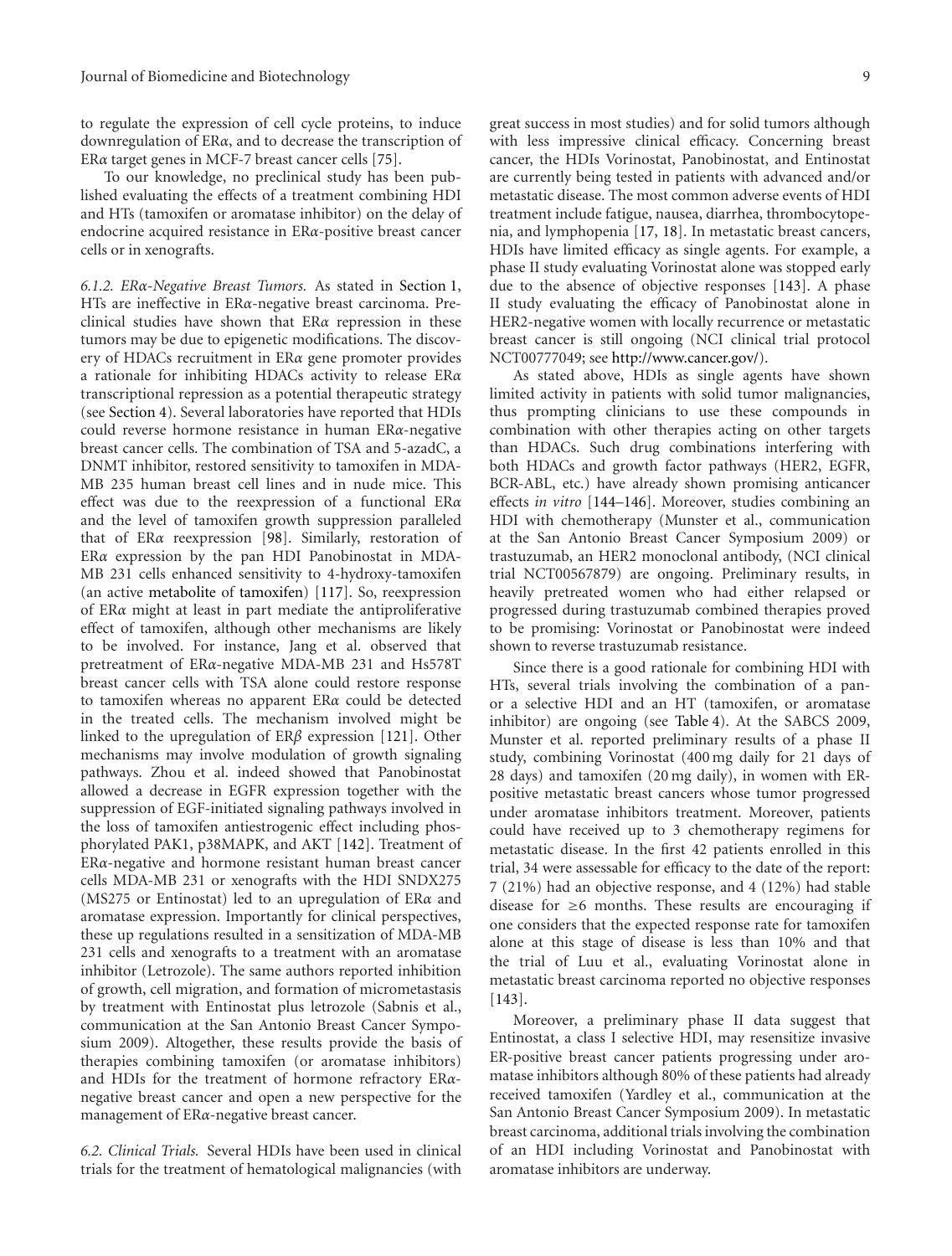| HDI                                                                   | <b>HT</b>                                          | Phase        | Patients                                                     | Preliminary results                                                                      | Reference                                                                                  |
|-----------------------------------------------------------------------|----------------------------------------------------|--------------|--------------------------------------------------------------|------------------------------------------------------------------------------------------|--------------------------------------------------------------------------------------------|
| Vorinostat (SAHA)<br>200 mg twice daily<br>14 d/21                    | Tam                                                | $\rm II$     | AI resistant HR+                                             | 34 patients evaluated<br>21% OR<br>12% SD                                                | Munster et al.<br>Poster $#6100$<br><b>SABCS 2009</b>                                      |
| Entinostat<br>(SNDX275)<br>5 mg weekly                                | AI<br>(Exemestane)                                 | $\mathbf{I}$ | AI resistant $HR+$                                           | 10 patients with $>2$<br>cycles<br>$CB > 6$ months (1 case)<br>$CB > 5$ months (2 cases) | NCI clinical trial<br>NCT00676663<br>Yardley et al.<br>Poster $#6111$<br><b>SABCS 2009</b> |
| Vorinostat (SAHA)<br>200 mg twice daily<br>14 d/21                    | AI<br>anastrozole)<br>letrozole, OR<br>exemestane) | $\mathbf{H}$ | AI resistant                                                 | Ongoing                                                                                  | NCI clinical trial<br>NCT01153672<br>Linden et al.                                         |
| Panobinostat<br>(LBH589) once daily<br>on days 1, 3, 5 during<br>28 d | AI<br>(Letrozole)                                  | I/II         | $HR-/+ (phase I)$<br>triple-negative<br>disease (phase II)   | Ongoing                                                                                  | NCI clinical trial<br>NCT01105312 Tan<br>et al.                                            |
| Vorinostat (SAHA)                                                     | Tam                                                | $\mathbf{I}$ | Stage I-III<br>(treatment for 2)<br>weeks before<br>surgery) | Ongoing                                                                                  | NCI clinical trial<br>NCT01194427<br>Stearns et al.                                        |

Table 4: Clinical trials combining HDI and HT in advanced/metastatic ER-positive breast carcinoma.

AI: aromatase inhibitor. OR: objective response. SD: stable disease. CB: clinical benefice. HR: hormone receptor. SABCS: San Antonio Breast Cancer Symposium 2009.

#### **7. Perspectives and Conclusions**

In conclusion, analysis of the links between ERs and HDACs underline multiple and intricate levels of interactions. Such complexity is reflected in breast tumorigenesis as HDI have opposite effects on ER*α* expression in ER-positive and ERnegative breast tumor cells. Several important questions remain to be answered in order to further appreciate these transcriptional and cellular crosstalks: what are the roles of the different HDAC isoforms? Do HDAC regulate ER signaling independently of their catalytic activity? Are sirtuins key players in these crosstalks? Do HDACs regulate miRNA which target ER signaling? What is the exact role of HDACs in hormone resistant breast tumors?

Despite these open questions, HDI in combination with chemotherapies or hormonal therapies led to promising results in the context of hormone-resistant breast cancers, and several clinical trials are still ongoing in this field. Further studies are needed to define the best combinations of HDI therapies for the most aggressive breast tumors and to better understand how they impact hormone-resistant breast cancers.

Moreover, as stated in this paper, much work is being done today to define biomarkers that would identify which tumors will better respond to HDI-combined treatments. In the field of breast cancer, it will certainly be important to define biomarkers for the reexpression of ER*α* in ER-negative tumors along with predictive biomarkers of anti-estrogen sensitivity in hormone resistant tumors in response to HDI treatments. Finally, few data have been performed on triple negative breast tumors, which represent one of the most aggressive groups of breast cancers or in the familial forms of BRCA1 mutated tumors. The role of HDACs and the impact of HDIs in these particular groups could possibly open new therapeutic strategies.

#### **References**

- [1] "Tamoxifen for early breast cancer: an overview of the randomised trials. Early Breast Cancer Trialists' Collaborative Group," *Lancet*, pp. 1451–1467, 1998.
- [2] W. L. McGuire, K. B. Horwitz, O. H. Pearson, and A. Segaloff, "Current status of estrogen and progesterone receptors in breast cancer," *Cancer*, vol. 39, no. 6, pp. 2934–2947, 1977.
- [3] V. J. Bardou, G. Arpino, R. M. Elledge, C. K. Osborne, and G. M. Clark, "Progesterone receptor status significantly improves outcome prediction over estrogen receptor status alone for adjuvant endocrine therapy in two large breast cancer databases," *Journal of Clinical Oncology*, vol. 21, no. 10, pp. 1973–1979, 2003.
- [4] S. Massarweh and R. Schiff, "Unraveling the mechanisms of endocrine resistance in breast cancer: new therapeutic opportunities," *Clinical Cancer Research*, vol. 13, no. 7, pp. 1950–1954, 2007.
- [5] R. B. Riggins, R. S. Schrecengost, M. S. Guerrero, and A. H. Bouton, "Pathways to tamoxifen resistance," *Cancer Letters*, vol. 256, no. 1, pp. 1–24, 2007.
- [6] J. M. Hoskins, L. A. Carey, and H. L. McLeod, "CYP2D6 and tamoxifen: DNA matters in breast cancer," *Nature Reviews Cancer*, vol. 9, no. 8, pp. 576–586, 2009.
- [7] N. Heldring, A. Pike, S. Andersson et al., "Estrogen receptors: how do they signal and what are their targets," *Physiological Reviews*, vol. 87, no. 3, pp. 905–931, 2007.
- [8] X. J. Yang and E. Seto, "HATs and HDACs: from structure, function and regulation to novel strategies for therapy and prevention," *Oncogene*, vol. 26, no. 37, pp. 5310–5318, 2007.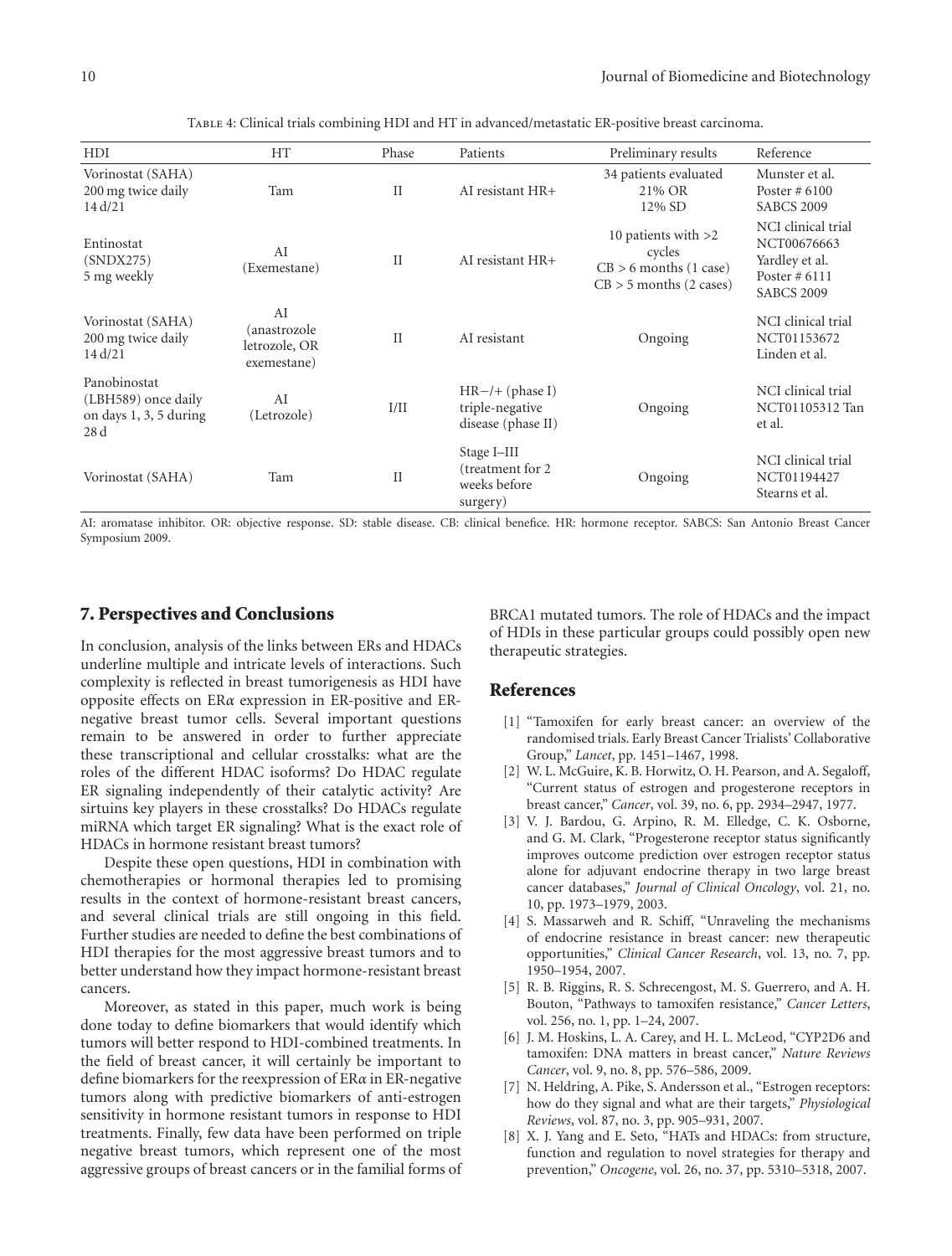- [9] X. J. Yang and E. Seto, "The Rpd3/Hda1 family of lysine deacetylases: from bacteria and yeast to mice and men," *Nature Reviews Molecular Cell Biology*, vol. 9, no. 3, pp. 206– 218, 2008.
- [10] A. Vannini, C. Volpari, P. Gallinari, P. Jones, C. Steinkühler, and S. Di Marco, "Substrate binding to histone deacetylases as shown by the crystal structure of the HDAC8-substrate complex," *EMBO Reports*, vol. 8, no. 9, pp. 879–884, 2007.
- [11] A. Schuetz, J. Min, A. Allali-Hassani et al., "Human HDAC7 harbors a class IIa histone deacetylase-specific zinc binding motif and cryptic deacetylase activity," *Journal of Biological Chemistry*, vol. 283, no. 17, pp. 11355–11363, 2008.
- [12] R. Ficner, "Novel structural insights into class I and II histone deacetylases," *Current Topics in Medicinal Chemistry*, vol. 9, no. 3, pp. 235–240, 2009.
- [13] M. Haberland, R. L. Montgomery, and E. N. Olson, "The many roles of histone deacetylases in development and physiology: implications for disease and therapy," *Nature Reviews Genetics*, vol. 10, no. 1, pp. 32–42, 2009.
- [14] O. Witt, H. E. Deubzer, T. Milde, and I. Oehme, "HDAC family: what are the cancer relevant targets?" *Cancer Letters*, vol. 277, no. 1, pp. 8–21, 2009.
- [15] W. Weichert, "HDAC expression and clinical prognosis in human malignancies," *Cancer Letters*, vol. 280, no. 2, pp. 168– 176, 2009.
- [16] P. A. Marks and R. Breslow, "Dimethyl sulfoxide to vorinostat: development of this histone deacetylase inhibitor as an anticancer drug," *Nature Biotechnology*, vol. 25, no. 1, pp. 84– 90, 2007.
- [17] J. Tan, S. Cang, Y. Ma, R. L. Petrillo, and D. Liu, "Novel histone deacetylase inhibitors in clinical trials as anti-cancer agents," *Journal of Hematology and Oncology*, vol. 3, article no. 5, 2010.
- [18] S. Cang, Y. Ma, and D. Liu, "New clinical developments in histone deacetylase inhibitors for epigenetic therapy of cancer," *Journal of Hematology and Oncology*, vol. 2, article no. 22, 2009.
- [19] T. Liu, S. Kuljaca, A. Tee, and G. M. Marshall, "Histone deacetylase inhibitors: multifunctional anticancer agents," *Cancer Treatment Reviews*, vol. 32, no. 3, pp. 157–165, 2006.
- [20] W. S. Xu, R. B. Parmigiani, and P. A. Marks, "Histone deacetylase inhibitors: molecular mechanisms of action," *Oncogene*, vol. 26, no. 37, pp. 5541–5552, 2007.
- [21] J. E. Bolden, M. J. Peart, and R. W. Johnstone, "Anticancer" activities of histone deacetylase inhibitors," *Nature Reviews Drug Discovery*, vol. 5, no. 9, pp. 769–784, 2006.
- [22] S. Minucci and P. G. Pelicci, "Histone deacetylase inhibitors and the promise of epigenetic (and more) treatments for cancer," *Nature Reviews Cancer*, vol. 6, no. 1, pp. 38–51, 2006.
- [23] S. Balasubramanian, E. Verner, and J. J. Buggy, "Isoformspecific histone deacetylase inhibitors: the next step?" *Cancer Letters*, vol. 280, no. 2, pp. 211–221, 2009.
- [24] L. Stimson and N. B. La Thangue, "Biomarkers for predicting clinical responses to HDAC inhibitors," *Cancer Letters*, vol. 280, no. 2, pp. 177–183, 2009.
- [25] P. N. Munster, D. Marchion, S. Thomas et al., "Phase I trial of vorinostat and doxorubicin in solid tumours: histone deacetylase 2 expression as a predictive marker," *British Journal of Cancer*, vol. 101, no. 7, pp. 1044–1050, 2009.
- [26] L. Ellis, Y. Pan, G. K. Smyth et al., "Histone deacetylase inhibitor panobinostat induces clinical responses with associated alterations in gene expression profiles in cutaneous Tcell lymphoma," *Clinical Cancer Research*, vol. 14, no. 14, pp. 4500–4510, 2008.
- [27] O. Khan, S. Fotheringham, V. Wood et al., "HR23B is a biomarker for tumor sensitivity to HDAC inhibitor-based therapy," *Proceedings of the National Academy of Sciences of the United States of America*, vol. 107, no. 14, pp. 6532–6537, 2010.
- [28] J. Suzuki, Y. Y. Chen, G. K. Scott et al., "Protein acetylation and histone deacetylase expression associated with malignant breast cancer progression," *Clinical Cancer Research*, vol. 15, no. 9, pp. 3163–3171, 2009.
- [29] C. A. Krusche, P. Wulfing, C. Kersting et al., "Histone deacetylase-1 and -3 protein expression in human breast cancer: a tissue microarray analysis," *Breast Cancer Research and Treatment*, vol. 90, no. 1, pp. 15–23, 2005.
- [30] Z. Zhang, H. Yamashita, T. Toyama et al., "Quantitation of HDAC1 mRNA expression in invasive carcinoma of the breast," *Breast Cancer Research and Treatment*, vol. 94, no. 1, pp. 11–16, 2005.
- [31] X. Hu, H. M. Stern, L. Ge et al., "Genetic alterations and oncogenic pathways associated with breast cancer subtypes,' *Molecular Cancer Research*, vol. 7, no. 4, pp. 511–522, 2009.
- [32] C. Sotiriou, P. Wirapati, S. Loi et al., "Gene expression profiling in breast cancer: understanding the molecular basis of histologic grade to improve prognosis," *Journal of the National Cancer Institute*, vol. 98, no. 4, pp. 262–272, 2006.
- [33] L. H. Saal, P. Johansson, K. Holm et al., "Poor prognosis in carcinoma is associated with a gene expression signature of aberrant PTEN tumor suppressor pathway activity," *Proceedings of the National Academy of Sciences of the United States of America*, vol. 104, no. 18, pp. 7564–7569, 2007.
- [34] A. H. Bild, G. Yao, J. T. Chang et al., "Oncogenic pathway signatures in human cancers as a guide to targeted therapies," *Nature*, vol. 439, no. 7074, pp. 353–357, 2006.
- [35] K. Chin, S. DeVries, J. Fridlyand et al., "Genomic and transcriptional aberrations linked to breast cancer pathophysiologies," *Cancer Cell*, vol. 10, no. 6, pp. 529–541, 2006.
- [36] S. Gruvberger, M. Ringner, Y. Chen et al., "Estrogen receptor status in breast cancer is associated with remarkably distinct gene expression patterns," *Cancer Research*, vol. 61, no. 16, pp. 5979–5984, 2001.
- [37] A. V. Ivshina, J. George, O. Senko et al., "Genetic reclassification of histologic grade delineates new clinical subtypes of breast cancer," *Cancer Research*, vol. 66, no. 21, pp. 10292– 10301, 2006.
- [38] A. J. Minn, G. P. Gupta, P. M. Siegel et al., "Genes that mediate breast cancer metastasis to lung," *Nature*, vol. 436, no. 7050, pp. 518–524, 2005.
- [39] M. J. Van De Vijver, Y. D. He, L. J. Van 'T Veer et al., "A gene-expression signature as a predictor of survival in breast cancer," *New England Journal of Medicine*, vol. 347, no. 25, pp. 1999–2009, 2002.
- [40] Y. Wang, J. G. M. Klijn, Y. Zhang et al., "Gene-expression profiles to predict distant metastasis of lymph-node-negative primary breast cancer," *Lancet*, vol. 365, no. 9460, pp. 671– 679, 2005.
- [41] M. West, C. Blanchette, H. Dressman et al., "Predicting the clinical status of human breast cancer by using gene expression profiles," *Proceedings of the National Academy of Sciences of the United States of America*, vol. 98, no. 20, pp. 11462–11467, 2001.
- [42] K. Yu, K. Ganesan, L. D. Miller, and P. Tan, "A modular analysis of breast cancer reveals a novel low-grade molecular signature in estrogen receptor-positive tumors," *Clinical Cancer Research*, vol. 12, no. 11, pp. 3288–3296, 2006.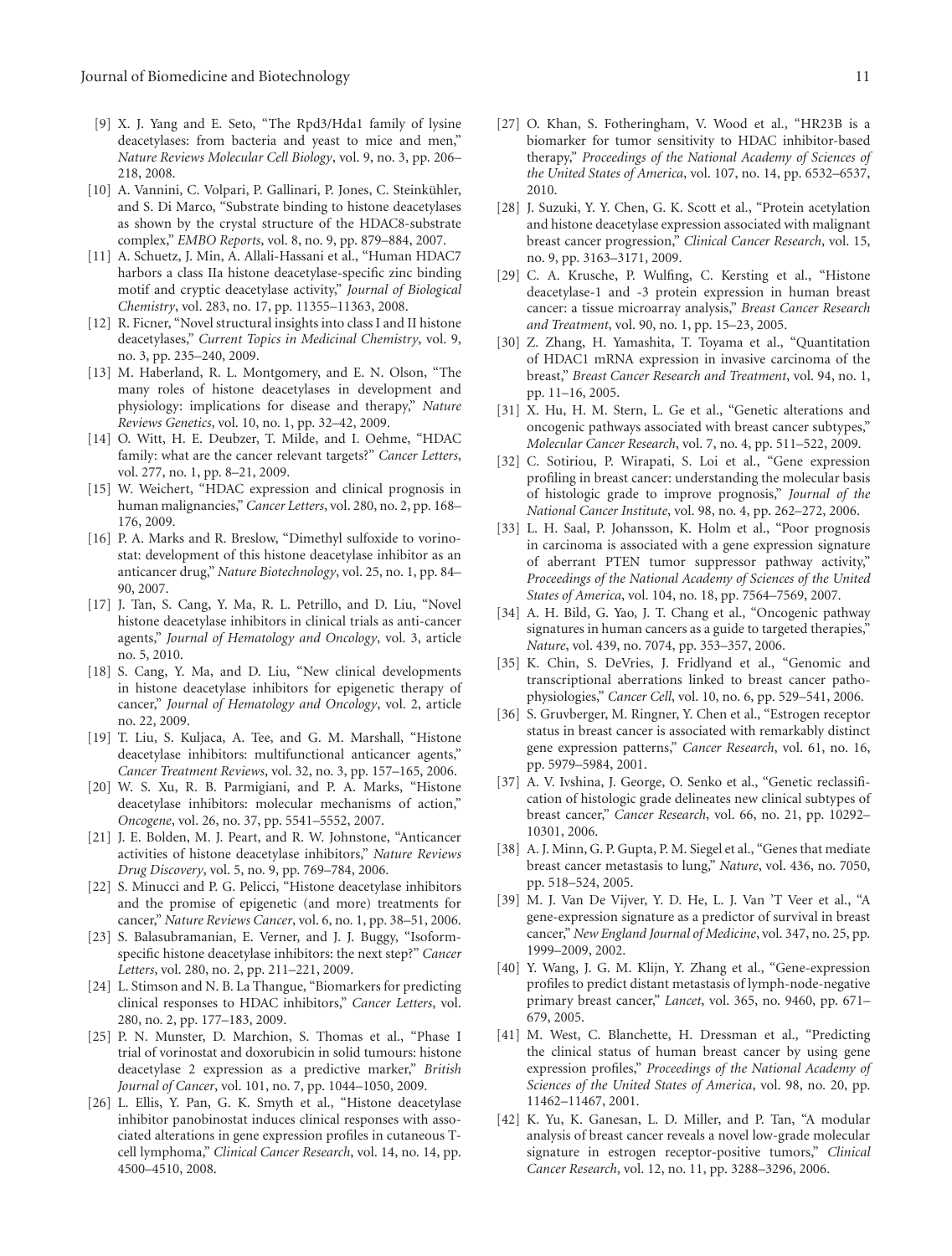- [43] B. J. Boersma, M. Reimers, M. Yi et al., "A stromal gene signature associated with inflammatory breast cancer," *International Journal of Cancer*, vol. 122, no. 6, pp. 1324– 1332, 2008.
- [44] I. Hedenfalk, D. Duggan, Y. Chen et al., "Gene-expression profiles in hereditary breast cancer," *New England Journal of Medicine*, vol. 344, no. 8, pp. 539–548, 2001.
- [45] X. Lu, X. Lu, Z. C. Wang, J. D. Iglehart, X. Zhang, and A. L. Richardson, "Predicting features of breast cancer with gene expression patterns," *Breast Cancer Research and Treatment*, vol. 108, no. 2, pp. 191–201, 2008.
- [46] C. M. Perou, T. Sørile, M. B. Eisen et al., "Molecular portraits of human breast tumours," *Nature*, vol. 406, no. 6797, pp. 747–752, 2000.
- [47] A. L. Richardson, Z. C. Wang, A. De Nicolo et al., "X chromosomal abnormalities in basal-like human breast cancer," *Cancer Cell*, vol. 9, no. 2, pp. 121–132, 2006.
- [48] T. Sorlie, C. M. Perou, R. Tibshirani et al., "Gene expression patterns of breast carcinomas distinguish tumor subclasses with clinical implications," *Proceedings of the National Academy of Sciences of the United States of America*, vol. 98, no. 19, pp. 10869–10874, 2001.
- [49] J. R. Pollack, T. Sorlie, C. M. Perou et al., "Microarray analysis reveals a major direct role of DNA copy number alteration in the transcriptional program of human breast tumors," *Proceedings of the National Academy of Sciences of the United States of America*, vol. 99, no. 20, pp. 12963–12968, 2002.
- [50] T. Sorlie, R. Tibshirani, J. Parker et al., "Repeated observation of breast tumor subtypes in independent gene expression data sets," *Proceedings of the National Academy of Sciences of the United States of America*, vol. 100, no. 14, pp. 8418–8423, 2003.
- [51] C. Desmedt, F. Piette, S. Loi et al., "Strong time dependence of the 76-gene prognostic signature for node-negative breast cancer patients in the TRANSBIG multicenter independent validation series," *Clinical Cancer Research*, vol. 13, no. 11, pp. 3207–3214, 2007.
- [52] C. Ginestier, N. Cervera, P. Finetti et al., "Prognosis and gene expression profiling of 20q13-amplified breast cancers," *Clinical Cancer Research*, vol. 12, no. 15, pp. 4533–4544, 2006.
- [53] K. R. Hess, K. Anderson, W. F. Symmans et al., "Pharmacogenomic predictor of sensitivity to preoperative chemotherapy with paclitaxel and fluorouracil, doxorubicin, and cyclophosphamide in breast cancer," *Journal of Clinical Oncology*, vol. 24, no. 26, pp. 4236–4244, 2006.
- [54] E. Huang, S. H. Cheng, H. Dressman et al., "Gene expression predictors of breast cancer outcomes," *Lancet*, vol. 361, no. 9369, pp. 1590–1596, 2003.
- [55] P. M. Haverty, J. Fridlyand, L. Li et al., "High-resolution genomic and expression analyses of copy number alterations in breast tumors," *Genes Chromosomes and Cancer*, vol. 47, no. 6, pp. 530–542, 2008.
- [56] P. K. Julka, R. T. Chacko, S. Nag et al., "A phase II study of sequential neoadjuvant gemcitabine plus doxorubicin followed by gemcitabine plus cisplatin in patients with operable breast cancer: prediction of response using molecular profiling," *British Journal of Cancer*, vol. 98, no. 8, pp. 1327– 1335, 2008.
- [57] C. Sotiriou, S. Y. Neo, L. M. McShane et al., "Breast cancer classification and prognosis based on gene expression profiles from a population-based study," *Proceedings of the National Academy of Sciences of the United States of America*, vol. 100, no. 18, pp. 10393–10398, 2003.
- [58] H. Zhao, A. Langerod, Y. Ji et al., "Different gene expression patterns in invasive lobular and ductal carcinomas of the breast," *Molecular Biology of the Cell*, vol. 15, no. 6, pp. 2523– 2536, 2004.
- [59] Z. Zhang, H. Yamashita, T. Toyama et al., "HDAC6 expression is correlated with better survival in breast cancer," *Clinical Cancer Research*, vol. 10, no. 20, pp. 6962–6968, 2004.
- [60] S. Saji, M. Kawakami, S. I. Hayashi et al., "Significance of HDAC6 regulation via estrogen signaling for cell motility and prognosis in estrogen receptor-positive breast cancer," *Oncogene*, vol. 24, no. 28, pp. 4531–4539, 2005.
- [61] S. F. Chin, A. E. Teschendorff, J. C. Marioni et al., "Highresolution aCGH and expression profiling identifies a novel genomic subtype of ER negative breast cancer," *Genome Biology*, vol. 8, no. 10, article no. R215, 2007.
- [62] Y. Nikolsky, E. Sviridov, J. Yao et al., "Genome-wide functional synergy between amplified and mutated genes in human breast cancer," *Cancer Research*, vol. 68, no. 22, pp. 9532–9540, 2008.
- [63] A. Inoue, N. Yoshida, Y. Omoto et al., "Development of cDNA microarray for expression profiling of estrogenresponsive genes," *Journal of Molecular Endocrinology*, vol. 29, no. 2, pp. 175–192, 2002.
- [64] Y. S. Lee, K. H. Lim, X. Guo et al., "The cytoplasmic deacetylase HDAC6 is required for efficient oncogenic tumorigenesis," *Cancer Research*, vol. 68, no. 18, pp. 7561– 7569, 2008.
- [65] N. Yoshida, Y. Omoto, A. Inoue et al., "Prediction of prognosis of estrogen receptor-positive breast cancer with combination of selected estrogen-regulated genes," *Cancer Science*, vol. 95, no. 6, pp. 496–502, 2004.
- [66] C. L. Hanigan, M. van Engeland, A. P. De Bruine et al., "An inactivating mutation in HDAC2 leads to dysregulation of apoptosis mediated by APAF1," *Gastroenterology*, vol. 135, no. 5, pp. 1654–1664, 2008.
- [67] T. Davis, C. Kennedy, Y. E. Chiew, C. L. Clarke, and A. Defazio, "Histone deacetylase inhibitors decrease proliferation and modulate cell cycle gene expression in normal mammary epithelial cells," *Clinical Cancer Research*, vol. 6, no. 11, pp. 4334–4342, 2000.
- [68] D. M. Vigushin, S. Ali, P. E. Pace et al., "Trichostatin A is a histone deacetylase inhibitor with potent antitumor activity against breast cancer in vivo," *Clinical Cancer Research*, vol. 7, no. 4, pp. 971–976, 2001.
- [69] R. Margueron, V. Duong, A. Castet, and V. Cavailles, "Histone deacetylase inhibition and estrogen signalling in human breast cancer cells," *Biochemical Pharmacology*, vol. 68, no. 6, pp. 1239–1246, 2004.
- [70] R. Margueron, A. Licznar, G. Lazennec, F. Vignon, and V. Cavailles, "Oestrogen receptor *α* increases p21/C gene expression and the antiproliferative activity of histone deacetylase inhibitors in human breast cancer cells," *Journal of Endocrinology*, vol. 179, no. 1, pp. 41–53, 2003.
- [71] J. P. Alao, A. V. Stavropoulou, E. W. F. Lam, R. C. Coombes, and D. M. Vigushin, "Histone deacetylase inhibitor, Trichostatin A induces ubiquitin-dependent cyclin D1 degradation in MCF-7 breast cancer cells," *Molecular Cancer*, vol. 5, article no. 8, 2006.
- [72] M. Ocker and R. Schneider-Stock, "Histone deacetylase inhibitors: signalling towards p21<sup>cip1/waf1</sup>," *International Journal of Biochemistry and Cell Biology*, vol. 39, no. 7-8, pp. 1367–1374, 2007.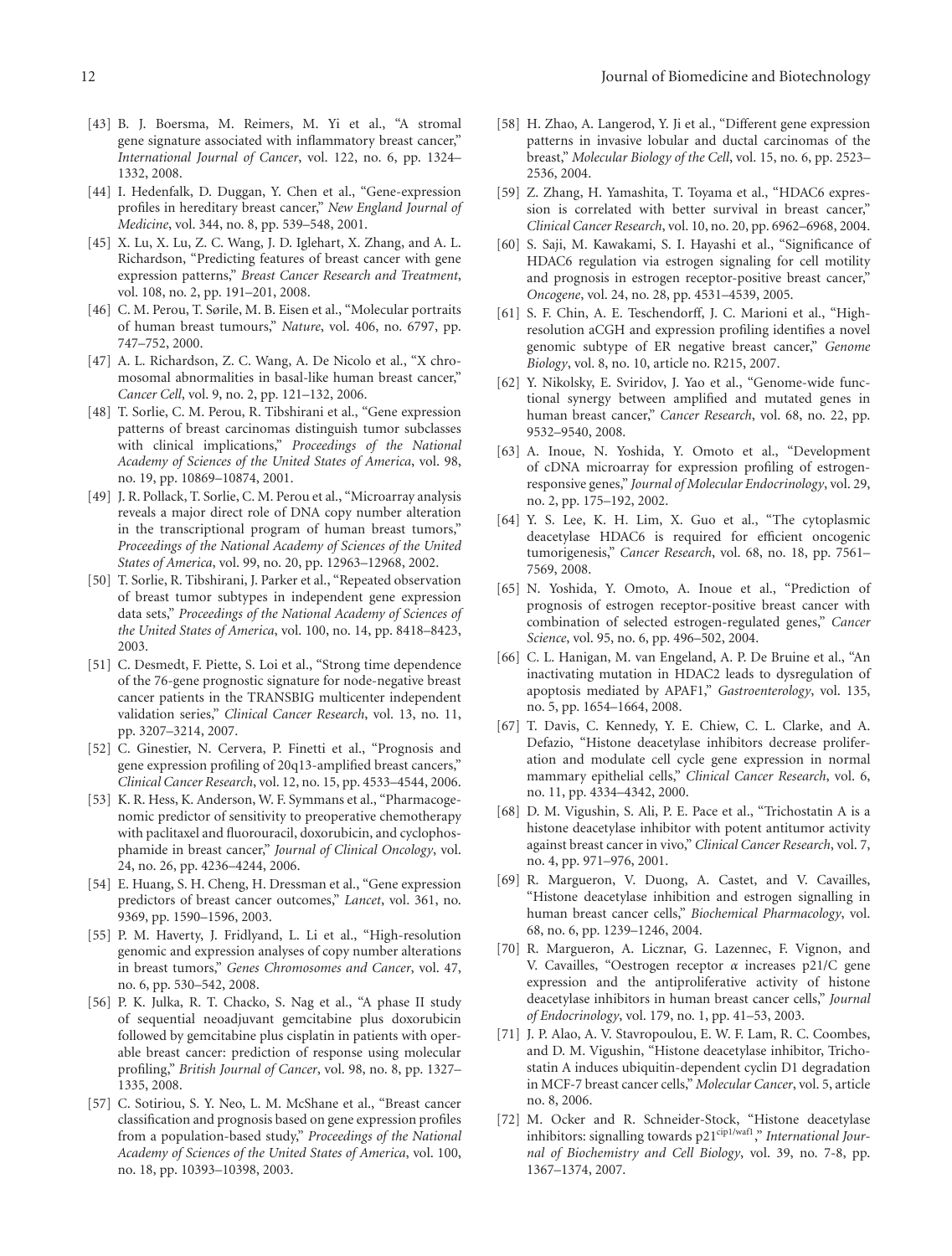- [73] J. P. Alao, E. W.-F. Lam, S. Ali et al., "Histone deacetylase inhibitor trichostatin A represses estrogen receptor *α*dependent transcription and promotes proteasomal degradation of cyclin D1 in human breast carcinoma cell lines," *Clinical Cancer Research*, vol. 10, no. 23, pp. 8094–8104, 2004.
- [74] V. Duong, C. Bret, L. Altucci et al., "Specific activity of class II histone deacetylases in human breast cancer cells," *Molecular Cancer Research*, vol. 6, no. 12, pp. 1908–1919, 2008.
- [75] M. De Los Santos, O. Martinez-Iglesias, and A. Aranda, "Anti-estrogenic actions of histone deacetylase inhibitors in MCF-7 breast cancer cells," *Endocrine-Related Cancer*, vol. 14, no. 4, pp. 1021–1028, 2007.
- [76] L. Travaglini, L. Vian, M. Billi, F. Grignani, and C. Nervi, "Epigenetic reprogramming of breast cancer cells by valproic acid occurs regardless of estrogen receptor status," *International Journal of Biochemistry and Cell Biology*, vol. 41, no. 1, pp. 225–234, 2009.
- [77] L. Fuino, P. Bali, S. Wittmann et al., "Histone deacetylase inhibitor LAQ824 down-regulates Her-2 and sensitizes human breast cancer cells to trastuzumab, taxotere, gemcitabine, and epothilone B," *Molecular Cancer Therapeutics*, vol. 2, no. 10, pp. 971–984, 2003.
- [78] V. Chopin, R. A. Toillon, N. Jouy, and X. Le Bourhis, "P21 is dispensable for G1 arrest, but indispensable for apoptosis induced by sodium butyrate in MCF-7 breast cancer cells," *Oncogene*, vol. 23, no. 1, pp. 21–29, 2004.
- [79] P. Bali, M. Pranpat, R. Swaby et al., "Activity of suberoylanilide hydroxamic acid against human breast cancer cells with amplification of Her-2," *Clinical Cancer Research*, vol. 11, no. 17, pp. 6382–6389, 2005.
- [80] D. Sharma, J. Blum, X. Yang, N. Beaulieu, A. R. Macleod, and N. E. Davidson, "Release of methyl CpG binding proteins and histone deacetylase 1 from the estrogen receptor *α* (ER) promoter upon reactivation in ER-negative human breast cancer cells," *Molecular Endocrinology*, vol. 19, no. 7, pp. 1740–1751, 2005.
- [81] X. F. Liu and M. K. Bagchi, "Recruitment of distinct chromatin-modifying complexes by tamoxifen-complexed estrogen receptor at natural target gene promoters in vivo," *Journal of Biological Chemistry*, vol. 279, no. 15, pp. 15050– 15058, 2004.
- [82] E. Biçaku, D. C. Marchion, M. L. Schmitt, and P. N. Munster, "Selective inhibition of histone deacetylase 2 silences progesterone receptor-mediated signaling," *Cancer Research*, vol. 68, no. 5, pp. 1513–1519, 2008.
- [83] H. Kawai, H. Li, S. Avraham, S. Jiang, and H. K. Avraham, "Overexpression of histone deacetylase HDAC1 modulates breast cancer progression by negative regulation of estrogen receptor *α*," *International Journal of Cancer*, vol. 107, no. 3, pp. 353–358, 2003.
- [84] R. Metivier, G. Penot, M. R. Hubner et al., "Estrogen receptor-*α* directs ordered, cyclical, and combinatorial recruitment of cofactors on a natural target promoter," *Cell*, vol. 115, no. 6, pp. 751–763, 2003.
- [85] Y. Shang and M. Brown, "Molecular determinants for the tissue specificity of SERMs," *Science*, vol. 295, no. 5564, pp. 2465–2468, 2002.
- [86] H. Leong, J. R. Sloan, P. D. Nash, and G. L. Greene, "Recruitment of histone deacetylase 4 to the N-terminal region of estrogen receptor *α*," *Molecular Endocrinology*, vol. 19, no. 12, pp. 2930–2942, 2005.
- [87] E. Van Rooij, J. Fielitz, L. B. Sutherland et al., "Myocyte enhancer factor 2 and class ii histone deacetylases control a gender-specific pathway of cardioprotection mediated by the

estrogen receptor," *Circulation Research*, vol. 106, no. 1, pp. 155–165, 2010.

- [88] K. Azuma, T. Urano, K. Horie-Inoue et al., "Association of estrogen receptor a and histone deacetylase 6 causes rapid deacetylation of tubulin in breast cancer cells," *Cancer Research*, vol. 69, no. 7, pp. 2935–2940, 2009.
- [89] W. Fiskus, Y. Ren, A. Mohapatra et al., "Hydroxamic acid analogue histone deacetylase inhibitors attenuate estrogen receptor-*α* levels and transcriptional activity: a result of hyperacetylation and inhibition of chaperone function of heat shock protein 90," *Clinical Cancer Research*, vol. 13, no. 16, pp. 4882–4890, 2007.
- [90] S. Malik, S. Jiang, J. P. Garee et al., "Histone deacetylase 7 and FoxA1 in estrogen-mediated repression of RPRM," *Molecular and Cellular Biology*, vol. 30, no. 2, pp. 399–412, 2010.
- [91] Y. Yao, H. Li, Y. Gu, N. E. Davidson, and Q. Zhou, "Inhibition of SIRT1 deacetylase suppresses estrogen receptor signaling," *Carcinogenesis*, vol. 31, no. 3, pp. 382–387, 2009.
- [92] V. Chopin, C. Slomianny, H. Hondermarck, and X. Le Bourhis, "Synergistic induction of apoptosis in breast cancer cells by cotreatment with butyrate and TNF-alpha, TRAIL, or anti-Fas agonist antibody involves enhancement of death receptors' signaling and requires P21<sup>waf1</sup>," *Experimental Cell Research*, vol. 298, no. 2, pp. 560–573, 2004.
- [93] S. Nakata, T. Yoshida, M. Horinaka, T. Shiraishi, M. Wakada, and T. Sakai, "Histone deacetylase inhibitors upregulate death receptor 5/TRAIL-R2 and sensitize apoptosis induced by TRAIL/APO2-L in human malignant tumor cells," *Oncogene*, vol. 23, no. 37, pp. 6261–6271, 2004.
- [94] T. R. Singh, S. Shankar, and R. K. Srivastava, "HDAC inhibitors enhance the apoptosis-inducing potential of TRAIL in breast carcinoma," *Oncogene*, vol. 24, no. 29, pp. 4609–4623, 2005.
- [95] A. J. Frew, R. K. Lindemann, B. P. Martin et al., "Combination therapy of established cancer using a histone deacetylase inhibitor and a TRAIL receptor agonist," *Proceedings of the National Academy of Sciences of the United States of America*, vol. 105, no. 32, pp. 11317–11322, 2008.
- [96] S. Shankar, R. Davis, K. P. Singh, R. Kurzrock, D. D. Ross, and R. K. Srivastava, "Suberoylanilide hydroxamic acid (Zolinza/vorinostat) sensitizes TRAIL-resistant breast cancer cells orthotopically implanted in BALB/c nude mice," *Molecular Cancer Therapeutics*, vol. 8, no. 6, pp. 1596–1605, 2009.
- [97] Y. Hirokawa, M. Arnold, H. Nakajima, J. Zalcberg, and H. Maruta, "Signal therapy of breast cancers by the HDAC inhibitor FK228 that blocks the activation of PAK1 and abrogates the tamoxifen-resistance," *Cancer Biology and Therapy*, vol. 4, no. 9, pp. 956–960, 2005.
- [98] J. Fan, W. J. Yin, J. S. Lu et al., "ER*α* negative breast cancer cells restore response to endocrine therapy by combination treatment with both HDAC inhibitor and DNMT inhibitor," *Journal of Cancer Research and Clinical Oncology*, vol. 134, no. 8, pp. 883–890, 2008.
- [99] D. Palmieri, P. R. Lockman, F. C. Thomas et al., "Vorinostat inhibits brain metastatic colonization in a model of triplenegative breast cancer and induces DNA double-strand breaks," *Clinical Cancer Research*, vol. 15, no. 19, pp. 6148– 6157, 2009.
- [100] R. Margueron, V. Duong, S. Bonnet et al., "Histone deacetylase inhibition and estrogen receptor *α* levels modulate the transcriptional activity of partial antiestrogens," *Journal of Molecular Endocrinology*, vol. 32, no. 2, pp. 583–594, 2004.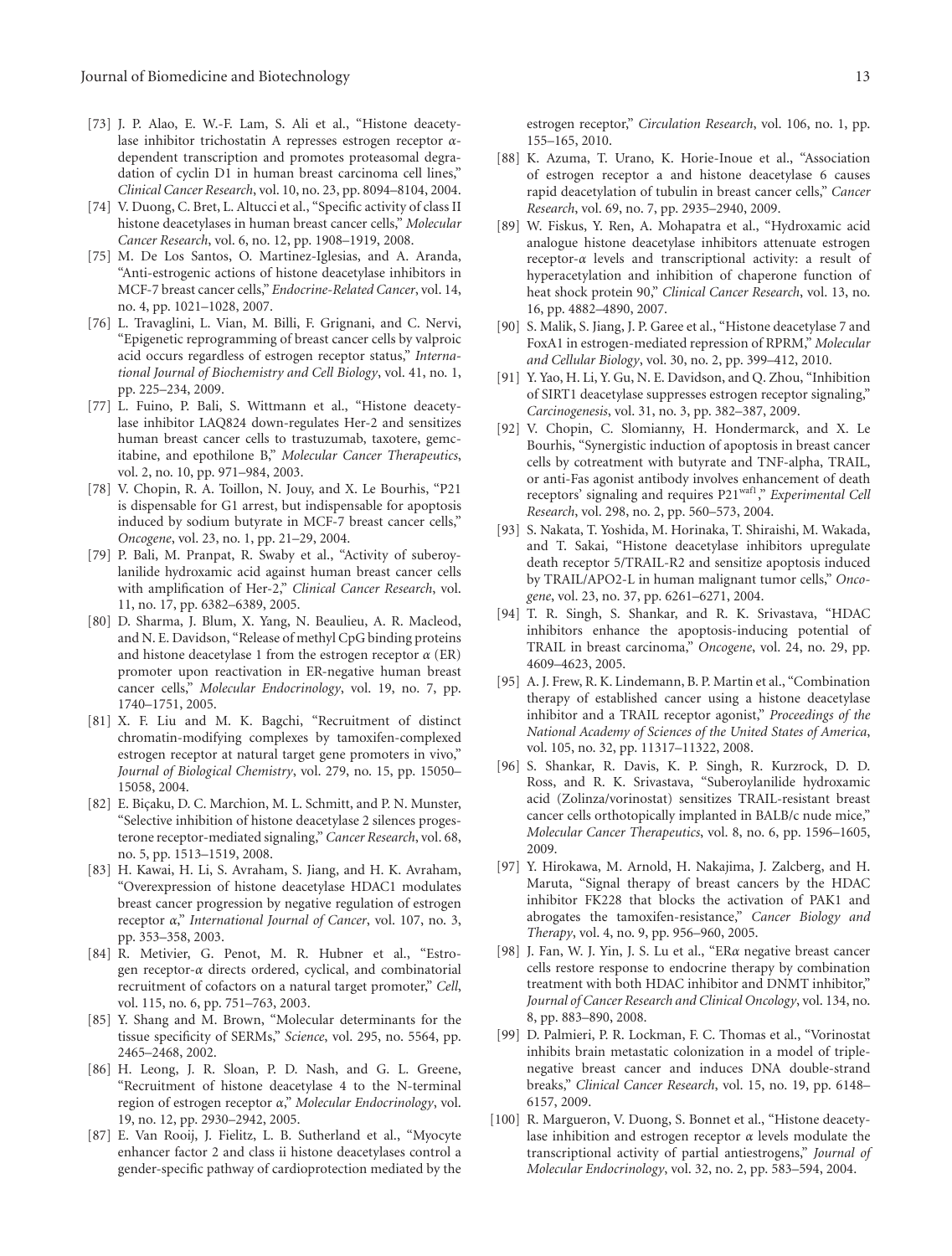- [101] A. DeFazio, Y. E. Chiew, C. Donoghue, C. S. L. Lee, and R. L. Sutherland, "Effect of sodium butyrate on estrogen receptor and epidermal growth factor receptor gene expression in human breast cancer cell lines," *Journal of Biological Chemistry*, vol. 267, no. 25, pp. 18008–18012, 1992.
- [102] G. Reid, R. Metivier, C. Y. Lin et al., "Multiple mechanisms induce transcriptional silencing of a subset of genes, including oestrogen receptor *α*, in response to deacetylase inhibition by valproic acid and trichostatin A," *Oncogene*, vol. 24, no. 31, pp. 4894–4907, 2005.
- [103] W. Rocha, R. Sanchez, J. Deschenes et al., "Opposite effects of histone deacetylase inhibitors on glucocorticoid and estrogen signaling in human endometrial ishikawa cells," *Molecular Pharmacology*, vol. 68, no. 6, pp. 1852–1862, 2005.
- [104] M. Kos, G. Reid, S. Denger, and F. Gannon, "Minireview: genomic organization of the human ER*α* gene promoter region," *Molecular Endocrinology*, vol. 15, no. 12, pp. 2057– 2063, 2001.
- [105] P. Pryzbylkowski, O. Obajimi, and J. C. Keen, "Trichostatin A and 5 Aza-2 deoxycytidine decrease estrogen receptor mRNA stability in ER positive MCF7 cells through modulation of HuR," *Breast Cancer Research and Treatment*, vol. 111, no. 1, pp. 15–25, 2008.
- [106] C. M. Klinge, "Estrogen regulation of microRNA expression," *Current Genomics*, vol. 10, no. 3, pp. 169–183, 2009.
- [107] A. E. Fliss, S. Benzeno, J. Rao, and A. J. Caplan, "Control of estrogen receptor ligand binding by Hsp90," *Journal of Steroid Biochemistry and Molecular Biology*, vol. 72, no. 5, pp. 223– 230, 2000.
- [108] L. Whitesell and S. L. Lindquist, "HSP90 and the chaperoning of cancer," *Nature Reviews Cancer*, vol. 5, no. 10, pp. 761–772, 2005.
- [109] X. Yi, W. Wei, S. Y. Wang, Z. Y. Du, Y. J. Xu, and X. D. Yu, "Histone deacetylase inhibitor SAHA induces ER*α* degradation in breast cancer MCF-7 cells by CHIPmediated ubiquitin pathway and inhibits survival signaling," *Biochemical Pharmacology*, vol. 75, no. 9, pp. 1697–1705, 2008.
- [110] S. H. Kim, H. J. Kang, H. Na, and M. O. Lee, "Trichostatin A enhances acetylation as well as protein stability of ERalpha through induction of p300 protein," *Breast Cancer Research*, vol. 12, no. 2. article no. R22, 2010.
- [111] X. Yang, A. T. Ferguson, S. J. Nass et al., "Transcriptional activation of estrogen receptor *α* in human breast cancer cells by histone deacetylase inhibition," *Cancer Research*, vol. 60, no. 24, pp. 6890–6894, 2000.
- [112] N. Fortunati, S. Bertino, L. Costantino et al., "Valproic acid restores ER*α* and antiestrogen sensitivity to ER*α*-negative breast cancer cells," *Molecular and Cellular Endocrinology*, vol. 314, no. 1, pp. 17–22, 2010.
- [113] X. Yang, D. L. Phillips, A. T. Ferguson, W. G. Nelson, J. G. Herman, and N. E. Davidson, "Synergistic activation of functional estrogen receptor (ER)-*α* by DNA methyltransferase and histone deacetylase inhibition in human ER-*α*-negative breast cancer cells," *Cancer Research*, vol. 61, no. 19, pp. 7025– 7029, 2001.
- [114] J. C. Keen, L. Yan, K. M. Mack et al., "A novel histone deacetylase inhibitor, Scriptaid, enhances expression of functional estrogen receptor *α* (ER) in ER negative human breast cancer cells in combination with 5-aza 2 -deoxycytidine," *Breast Cancer Research and Treatment*, vol. 81, no. 3, pp. 177–186, 2003.
- [115] M. Macaluso, C. Cinti, G. Russo, A. Russo, and A. Giordano, "pRb2/p130-E2F4/5-HDAC1-SUV39H1-p300 and pRb2/ p130-E2F4/5-HDAC1-SUV39H1-DNMT1 multimolecular complexes mediate the transcription of estrogen receptor-*α* in breast cancer," *Oncogene*, vol. 22, no. 23, pp. 3511–3517, 2003.
- [116] G. W. Woodfield, M. J. Hitchler, Y. Chen, F. E. Domann, and R. J. Weigel, "Interaction of TFAP2C with the estrogen receptor-*α* promoter is controlled by chromatin structure," *Clinical Cancer Research*, vol. 15, no. 11, pp. 3672–3679, 2009.
- [117] Q. Zhou, P. Atadja, and N. E. Davidson, "Histone deacetylase inhibitor LBH589 reactivates silenced estrogen receptor alpha (ER) gene expression without loss of DNA hypermethylation," *Cancer Biology and Therapy*, vol. 6, no. 1, pp. 64– 69, 2007.
- [118] Q. Zhou, P. G. Shaw, and N. E. Davidson, "Inhibition of histone deacetylase suppresses EGF signaling pathways by destabilizing EGFR mRNA in ER-negative human breast cancer cells," *Breast Cancer Research and Treatment*, vol. 117, no. 2, pp. 443–451, 2009.
- [119] O. I. W. S. Yap, G. Bhat, L. Liu, and T. O. Tollefsbol, "Epigenetic modifications of the estrogen receptor *β* gene in epithelial ovarian cancer cells," *Anticancer Research*, vol. 29, no. 1, pp. 139–144, 2009.
- [120] T. J. Walton, G. Li, R. Seth, S. E. McArdle, M. C. Bishop, and R. C. Rees, "DNA demethylation and histone deacetylation inhibition co-operate to re-express estrogen receptor beta and induce apoptosis in prostate cancer cell-lines," *Prostate*, vol. 68, no. 2, pp. 210–222, 2008.
- [121] E. R. Jang, S. J. Lim, E. S. Lee et al., "The histone deacetylase inhibitor trichostatin a sensitizes estrogen receptor *α*negative breast cancer cells to tamoxifen," *Oncogene*, vol. 23, no. 9, pp. 1724–1736, 2004.
- [122] V. Duong, A. Licznar, R. Margueron et al., "ER*α* and ER*β* expression and transcriptional activity are differentially regulated by HDAC inhibitors," *Oncogene*, vol. 25, no. 12, pp. 1799–1806, 2006.
- [123] H. Faus and B. Haendler, "Post-translational modifications of steroid receptors," *Biomedicine and Pharmacotherapy*, vol. 60, no. 9, pp. 520–528, 2006.
- [124] M. Fu, C. Wang, A. T. Reutens et al., "p300 and p300/cAMPresponse element-binding protein-associated factor acetylate the androgen receptor at sites governing hormonedependent transactivation," *Journal of Biological Chemistry*, vol. 275, no. 27, pp. 20853–20860, 2000.
- [125] A. L. Jacob, J. Lund, P. Martinez, and L. Hedin, "Acetylation of steroidogenic factor 1 protein regulates its transcriptional activity and recruits the coactivator GCN5," *Journal of Biological Chemistry*, vol. 276, no. 40, pp. 37659–37664, 2001.
- [126] C. Wang, M. Fu, R. H. Angeletti et al., "Direct acetylation of the estrogen receptor alpha hinge region by p300 regulates transactivation and hormone sensitivity," *Journal of Biological Chemistry*, vol. 276, no. 21, pp. 18375–18383, 2001.
- [127] Y. M. Kim, E. M. Woo, Y. T. E. Chong, D. R. Homenko, and W. L. Kraus, "Acetylation of estrogen receptor *α* by p300 at lysines 266 and 268 enhances the deoxyribonucleic acid binding and transactivation activities of the receptor," *Molecular Endocrinology*, vol. 20, no. 7, pp. 1479–1493, 2006.
- [128] H. Chen, R. J. Lin, W. Xie, D. Wilpitz, and R. M. Evans, "Regulation of hormone-induced histone hyperacetylation and gene activation via acetylation of an acetylase," *Cell*, vol. 98, no. 5, pp. 675–686, 1999.